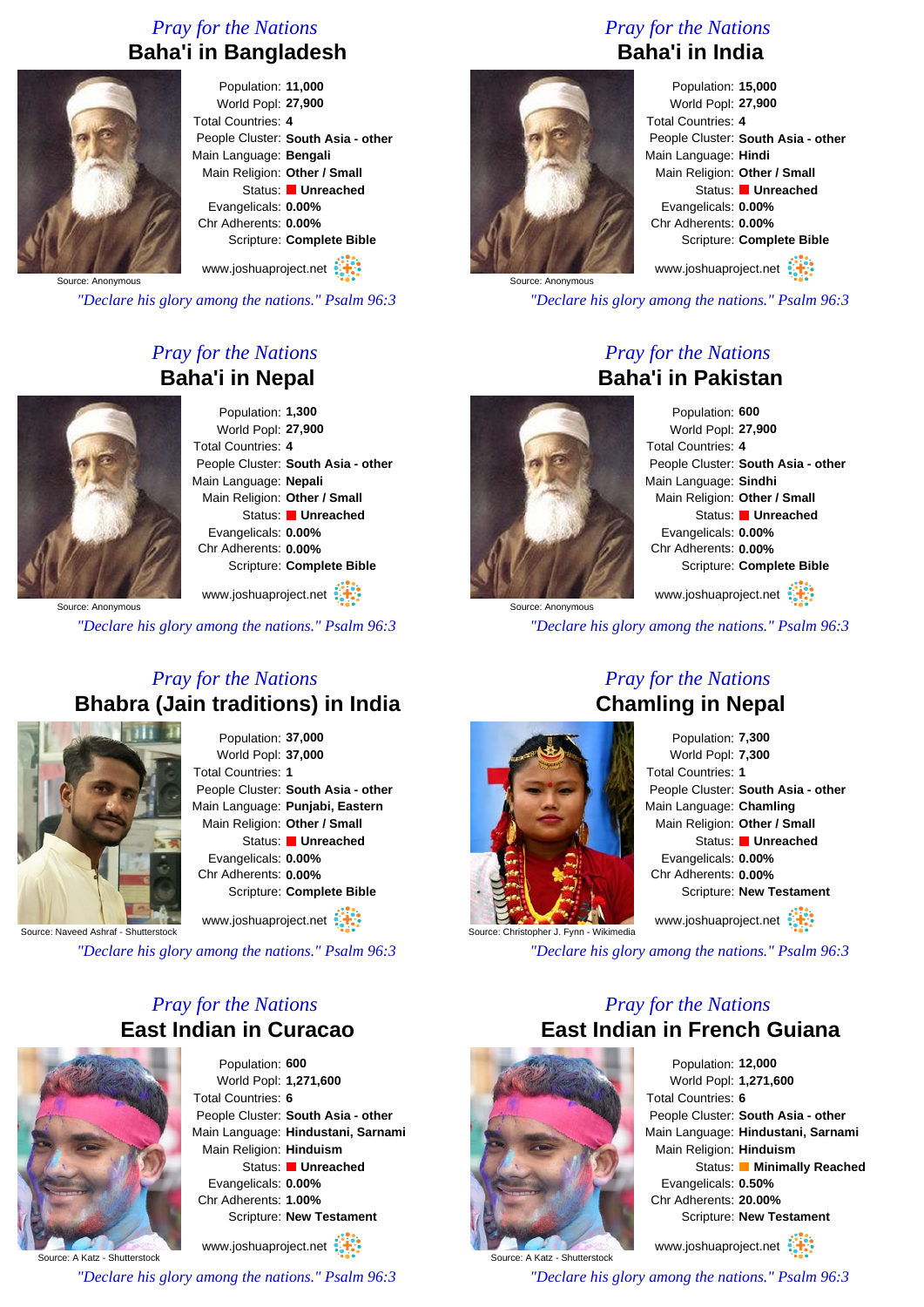### *Pray for the Nations* **East Indian in Guyana**



Population: **421,000** World Popl: **1,271,600** Total Countries: **6** People Cluster: **South Asia - other** Main Language: **Hindustani, Sarnami** Main Religion: **Hinduism** Status: **Partially reached** Evangelicals: **6.0%** Chr Adherents: **8.0%** Scripture: **New Testament** www.joshuaproject.net

Source: A Katz - Shutterstock

*"Declare his glory among the nations." Psalm 96:3*

### *Pray for the Nations* **East Indian in Suriname**



Population: **170,000** World Popl: **1,271,600** Total Countries: **6** People Cluster: **South Asia - other** Main Language: **Hindustani, Sarnami** Main Religion: **Christianity** Status: **Significantly reached** Evangelicals: **24.0%** Chr Adherents: **48.0%** Scripture: **New Testament**

www.joshuaproject.net

*"Declare his glory among the nations." Psalm 96:3*

### *Pray for the Nations* **Gujarati Creole in Kenya**



Population: **2,100** World Popl: **91,100** Total Countries: **2** People Cluster: **South Asia - other** Main Language: **Cutchi-Swahili** Main Religion: **Islam** Status: **Unreached** Evangelicals: **0.10%** Chr Adherents: **2.00%** Scripture: **Translation Started** www.joshuaproject.net

Source: Anonymous

*"Declare his glory among the nations." Psalm 96:3*

### *Pray for the Nations* **Hijda in India**



Population: **209,000** World Popl: **209,000** Total Countries: **1** People Cluster: **South Asia - other** Main Language: **Hindi** Main Religion: **Hinduism** Status: **Unreached** Evangelicals: **0.00%** Chr Adherents: **0.00%** Scripture: **Complete Bible**

www.joshuaproject.net

Source: Adam Jones - Flickr

*"Declare his glory among the nations." Psalm 96:3*

### *Pray for the Nations* **East Indian in Netherlands**



Population: **145,000** World Popl: **1,271,600** Total Countries: **6** People Cluster: **South Asia - other** Main Language: **Hindustani, Sarnami** Main Religion: **Hinduism** Status: **Unreached** Evangelicals: **0.30%** Chr Adherents: **3.00%** Scripture: **New Testament**

www.joshuaproject.net

*"Declare his glory among the nations." Psalm 96:3*

### *Pray for the Nations* **East Indian in Trinidad and Tobago**



Population: **523,000** World Popl: **1,271,600** Total Countries: **6** People Cluster: **South Asia - other** Main Language: **English** Main Religion: **Hinduism** Status: **Partially reached** Evangelicals: **6.5%** Chr Adherents: **38.0%** Scripture: **Complete Bible**

www.joshuaproject.net

*"Declare his glory among the nations." Psalm 96:3*

### *Pray for the Nations* **Gujarati Creole in Tanzania**



Population: **89,000** World Popl: **91,100** Total Countries: **2** People Cluster: **South Asia - other** Main Language: **Cutchi-Swahili** Main Religion: **Islam** Status: **Unreached** Evangelicals: **0.10%** Chr Adherents: **3.00%** Scripture: **Translation Started** www.joshuaproject.net

*"Declare his glory among the nations." Psalm 96:3*

*Pray for the Nations* **Hindi in Canada**

Source: Sonam Prajapati - Pixabay

Population: **294,000** World Popl: **2,700,100** Total Countries: **17** People Cluster: **South Asia - other** Main Language: **Hindi** Main Religion: **Hinduism** Status: **Unreached** Evangelicals: **0.26%** Chr Adherents: **0.90%** Scripture: **Complete Bible**

www.joshuaproject.net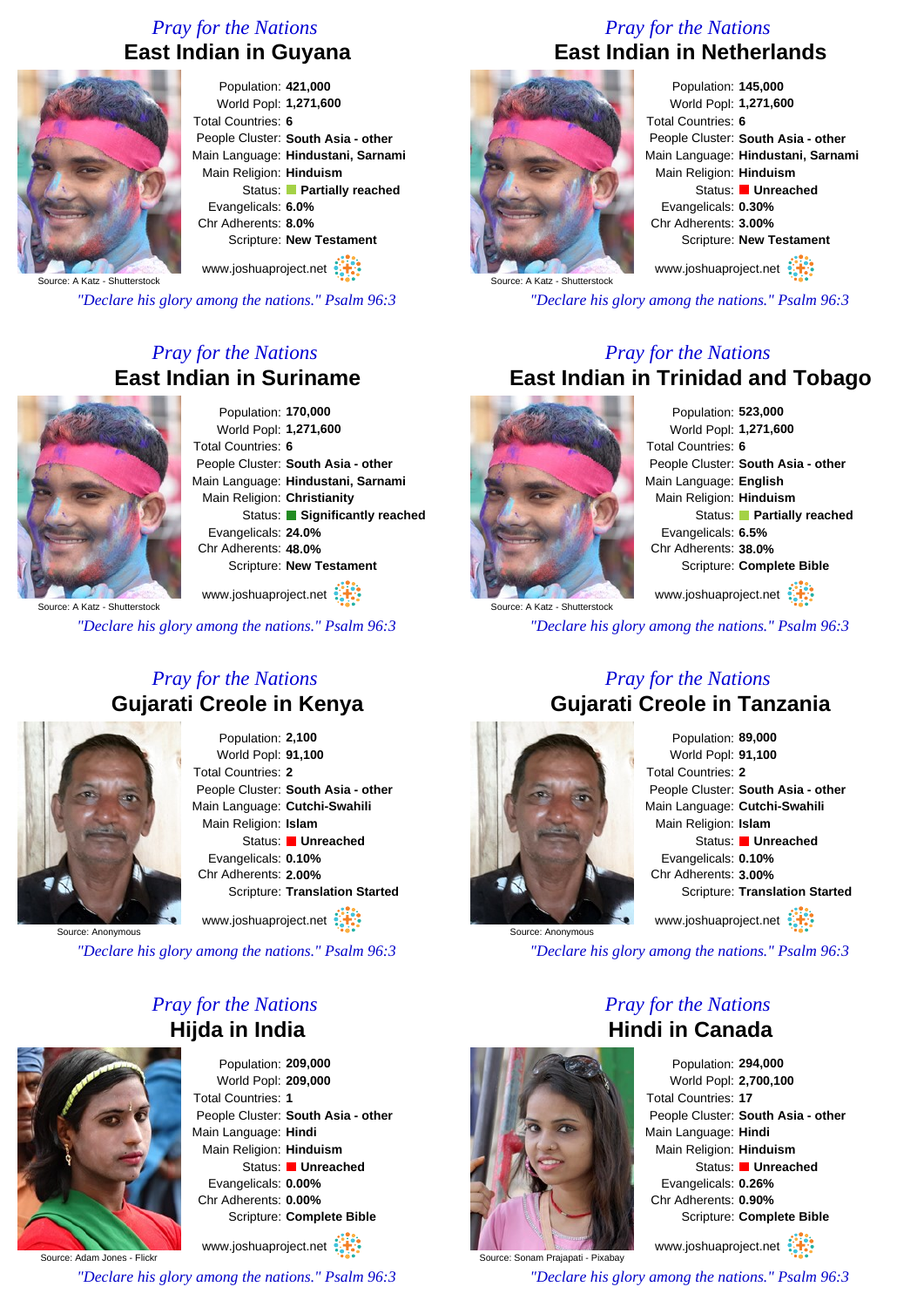### *Pray for the Nations* **Hindi, Indian in Indonesia**



Population: **94,000** World Popl: **2,700,100** Total Countries: **17** People Cluster: **South Asia - other** Main Language: **Hindi** Main Religion: **Hinduism** Status: **Unreached** Evangelicals: **0.20%** Chr Adherents: **0.50%** Scripture: **Complete Bible**

Source: Sonam Prajapati - Pixabay www.joshuaproject.net

*"Declare his glory among the nations." Psalm 96:3*

### *Pray for the Nations* **Hindi in Malaysia**



Population: **61,000** World Popl: **2,700,100** Total Countries: **17** People Cluster: **South Asia - other** Main Language: **Hindi** Main Religion: **Hinduism** Status: **Unreached** Evangelicals: **0.00%** Chr Adherents: **0.00%** Scripture: **Complete Bible**

rce: Sonam Prajapati - Pixabay www.joshuaproject.net

*"Declare his glory among the nations." Psalm 96:3*

### *Pray for the Nations* **Hindi in Mozambique**



Population: **48,000** World Popl: **2,700,100** Total Countries: **17** People Cluster: **South Asia - other** Main Language: **Hindi** Main Religion: **Hinduism** Status: **Unreached** Evangelicals: **0.00%** Chr Adherents: **0.00%** Scripture: **Complete Bible**

www.joshuaproject.net

ajapati - Pixabay

*"Declare his glory among the nations." Psalm 96:3*

### *Pray for the Nations* **Hindi in New Zealand**



Population: **68,000** World Popl: **2,700,100** Total Countries: **17** People Cluster: **South Asia - other** Main Language: **Hindi** Main Religion: **Hinduism** Status: **Unreached** Evangelicals: **1.00%** Chr Adherents: **3.00%** Scripture: **Complete Bible**

Source: Sonam Prajapati - Pixabay www.joshuaproject.net *"Declare his glory among the nations." Psalm 96:3* *Pray for the Nations* **Hindi in Kenya**



Population: **7,000** World Popl: **2,700,100** Total Countries: **17** People Cluster: **South Asia - other** Main Language: **Hindi** Main Religion: **Hinduism** Status: **Unreached** Evangelicals: **0.00%** Chr Adherents: **0.00%** Scripture: **Complete Bible**

www.joshuaproject.net

*"Declare his glory among the nations." Psalm 96:3*

### *Pray for the Nations* **Hindi in Mauritius**



Population: **36,000** World Popl: **2,700,100** Total Countries: **17** People Cluster: **South Asia - other** Main Language: **Hindi** Main Religion: **Hinduism** Status: **Unreached** Evangelicals: **0.30%** Chr Adherents: **1.00%** Scripture: **Complete Bible** www.joshuaproject.net

*"Declare his glory among the nations." Psalm 96:3*

### *Pray for the Nations* **Hindi in Myanmar (Burma)**



Source: Sonam Prajapati - Pixabay

Population: **133,000** World Popl: **2,700,100** Total Countries: **17** People Cluster: **South Asia - other** Main Language: **Hindi** Main Religion: **Hinduism** Status: **Unreached** Evangelicals: **0.25%** Chr Adherents: **0.70%** Scripture: **Complete Bible** www.joshuaproject.net

*"Declare his glory among the nations." Psalm 96:3*

### *Pray for the Nations* **Hindi in Oman**



World Popl: **2,700,100** People Cluster: **South Asia - other** Main Language: **Hindi** Main Religion: **Hinduism** Status: **Unreached** Evangelicals: **0.00%** Chr Adherents: **0.60%** Scripture: **Complete Bible**

www.joshuaproject.net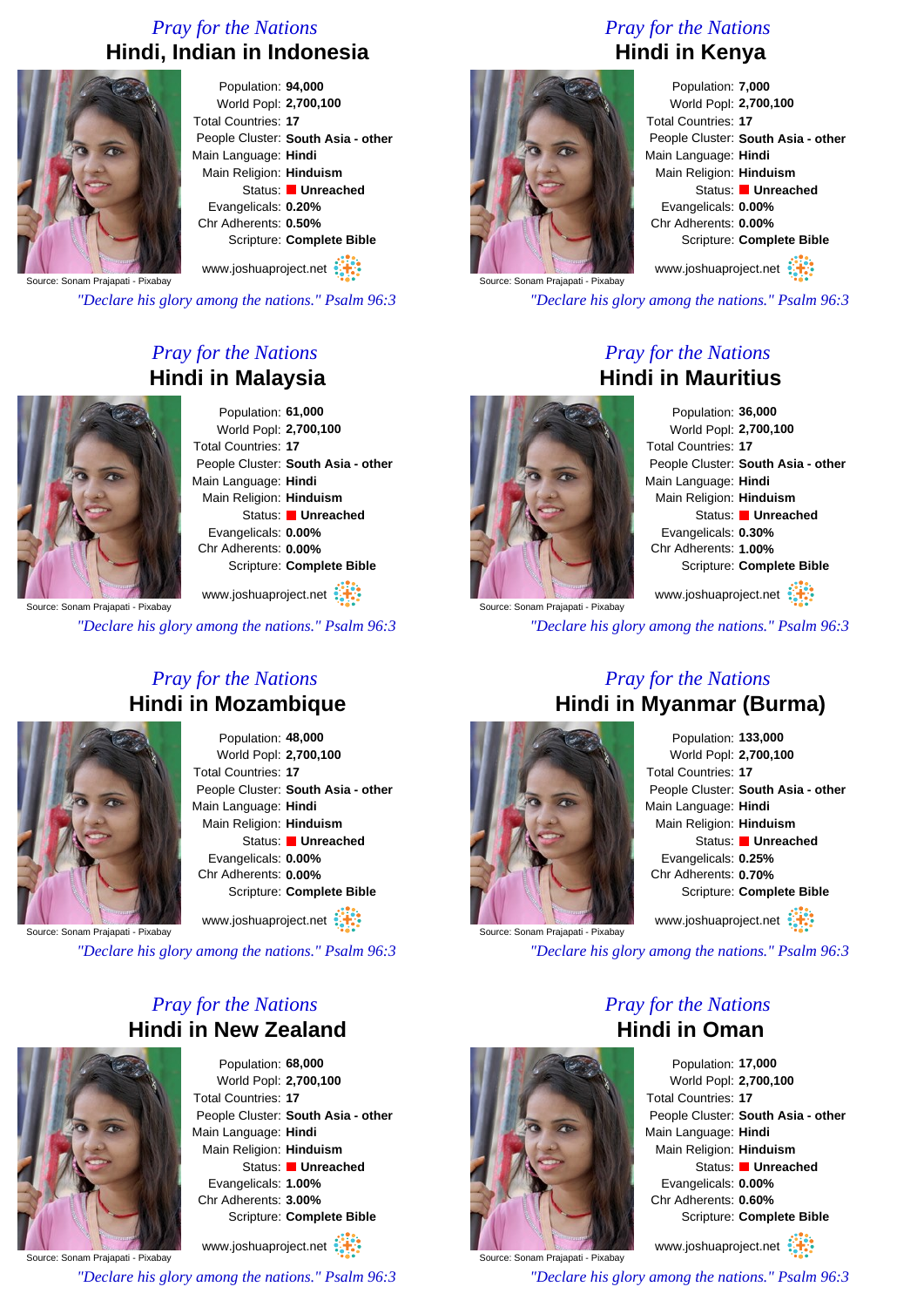### *Pray for the Nations* **Hindi, East Indian in Panama**



Population: **15,000** World Popl: **2,700,100** Total Countries: **17** People Cluster: **South Asia - other** Main Language: **Hindi** Main Religion: **Hinduism** Status: **Minimally Reached** Evangelicals: **0.50%** Chr Adherents: **10.00%** Scripture: **Complete Bible**

www.joshuaproject.net

Source: Sonam Prajapati - Pixabay

*"Declare his glory among the nations." Psalm 96:3*

### *Pray for the Nations* **Hindi in Singapore**



Population: **14,000** World Popl: **2,700,100** Total Countries: **17** People Cluster: **South Asia - other** Main Language: **Hindi** Main Religion: **Hinduism** Status: **Unreached** Evangelicals: **0.50%** Chr Adherents: **1.00%** Scripture: **Complete Bible**

www.joshuaproject.net

*"Declare his glory among the nations." Psalm 96:3*

### *Pray for the Nations* **Hindi in Tanzania**



Population: **72,000** World Popl: **2,700,100** Total Countries: **17** People Cluster: **South Asia - other** Main Language: **Hindi** Main Religion: **Hinduism** Status: **Unreached** Evangelicals: **0.10%** Chr Adherents: **0.40%** Scripture: **Complete Bible**

www.joshuaproject.net

ajapati - Pixabay

*"Declare his glory among the nations." Psalm 96:3*

### *Pray for the Nations* **Hindi, Ugandan in Uganda**



Population: **6,100** World Popl: **2,700,100** Total Countries: **17** People Cluster: **South Asia - other** Main Language: **Hindi** Main Religion: **Hinduism** Status: **Unreached** Evangelicals: **0.00%** Chr Adherents: **0.00%** Scripture: **Complete Bible**

Source: Sonam Prajapati - Pixabay www.joshuaproject.net *"Declare his glory among the nations." Psalm 96:3*

### *Pray for the Nations* **Hindi in Saudi Arabia**



Population: **177,000** World Popl: **2,700,100** Total Countries: **17** People Cluster: **South Asia - other** Main Language: **Hindi** Main Religion: **Hinduism** Status: **Unreached** Evangelicals: **0.80%** Chr Adherents: **1.00%** Scripture: **Complete Bible** www.joshuaproject.net

*"Declare his glory among the nations." Psalm 96:3*

### *Pray for the Nations* **Hindi in South Africa**



Population: **474,000** World Popl: **2,700,100** Total Countries: **17** People Cluster: **South Asia - other** Main Language: **Hindi** Main Religion: **Hinduism** Status: **Unreached** Evangelicals: **0.60%** Chr Adherents: **4.00%** Scripture: **Complete Bible** www.joshuaproject.net

*"Declare his glory among the nations." Psalm 96:3*



### *Pray for the Nations* **Hindi in Thailand**

Population: **23,000** World Popl: **2,700,100** Total Countries: **17** People Cluster: **South Asia - other** Main Language: **Hindi** Main Religion: **Hinduism** Status: **Unreached** Evangelicals: **1.00%** Chr Adherents: **4.00%** Scripture: **Complete Bible** www.joshuaproject.net

*"Declare his glory among the nations." Psalm 96:3*

*Pray for the Nations*



Population: **1,161,000** World Popl: **2,700,100** Total Countries: **17** People Cluster: **South Asia - other** Main Language: **Hindi** Main Religion: **Hinduism** Status: **Unreached** Evangelicals: **1.00%** Chr Adherents: **2.00%** Scripture: **Complete Bible**

www.joshuaproject.net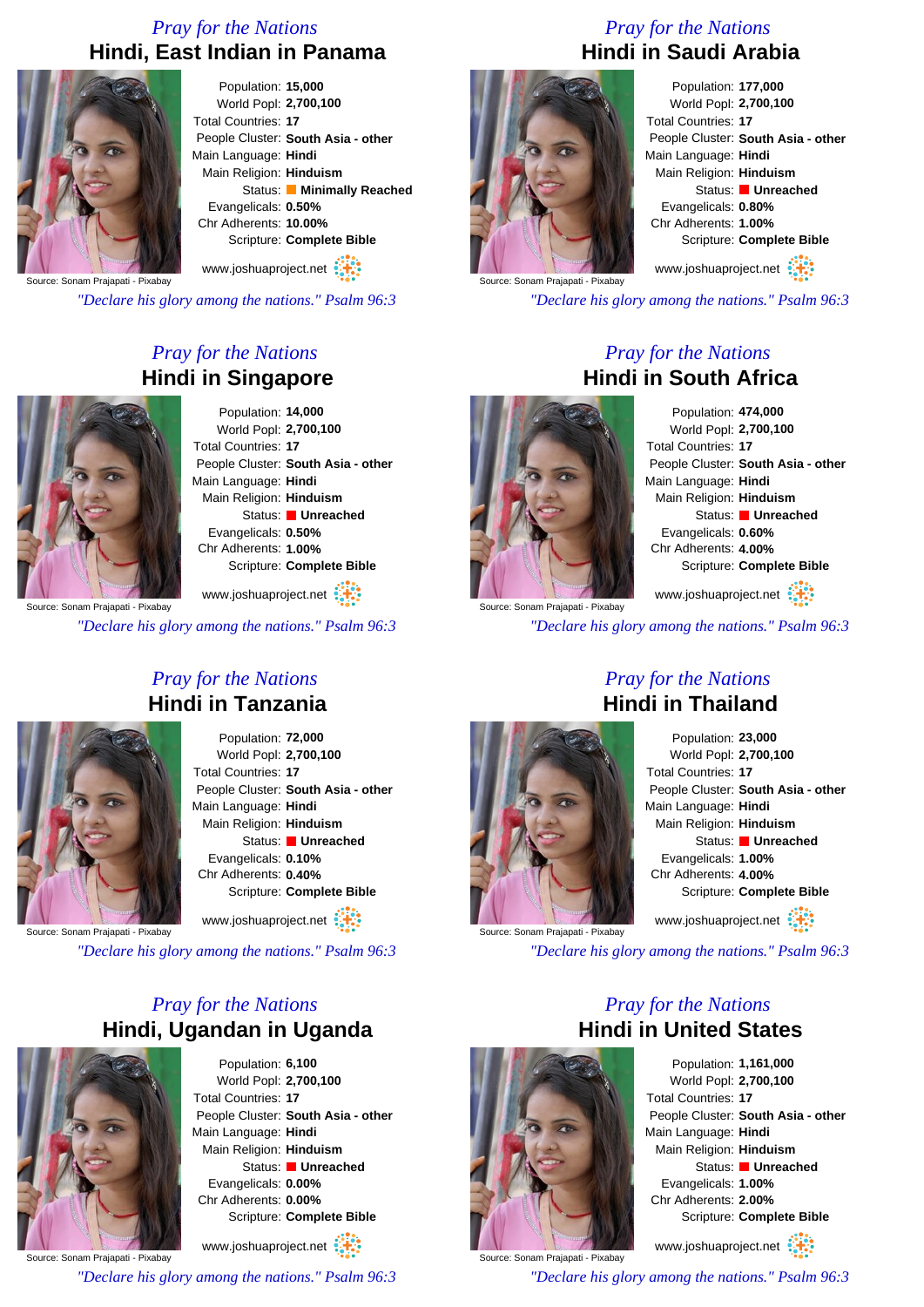### *Pray for the Nations* **Indian Tamil in Sri Lanka**

### Population: **9,900** World Popl: **9,900** Total Countries: **1** People Cluster: **South Asia - other SRI LANKA** Main Language: **Tamil** Main Religion: **Hinduism** Status: **Minimally Reached** Evangelicals: **Unknown %** Chr Adherents: **36.16%** Scripture: **Complete Bible**

www.joshuaproject.net

*"Declare his glory among the nations." Psalm 96:3*

### *Pray for the Nations* **Indian, English-speaking in South Africa**



www.joshuaproject.net

*"Declare his glory among the nations." Psalm 96:3*

### *Pray for the Nations* **Kachchi, Asian in Kenya**



Population: **84,000** World Popl: **170,000** Total Countries: **3** People Cluster: **South Asia - other** Main Language: **Kacchi** Main Religion: **Hinduism** Status: **Unreached** Evangelicals: **0.10%** Chr Adherents: **0.30%** Scripture: **New Testament**

www.joshuaproject.net

Source: Nevil Zaveri - Flickr

*"Declare his glory among the nations." Psalm 96:3*

### *Pray for the Nations* **Kachchi, Asian in Tanzania**



Population: **72,000** World Popl: **170,000** Total Countries: **3** People Cluster: **South Asia - other** Main Language: **Kacchi** Main Religion: **Hinduism** Status: **Unreached** Evangelicals: **0.10%** Chr Adherents: **1.00%** Scripture: **New Testament** www.joshuaproject.net

Source: Nevil Zaveri - Flickr

*"Declare his glory among the nations." Psalm 96:3*

### *Pray for the Nations* **Indian, English-speaking in Singapore**



Population: **78,000** World Popl: **547,000** Total Countries: **2** People Cluster: **South Asia - other** Main Language: **English** Main Religion: **Hinduism** Status: **Minimally Reached** Evangelicals: **2.00%** Chr Adherents: **8.00%** Scripture: **Complete Bible**

www.joshuaproject.net

*"Declare his glory among the nations." Psalm 96:3*

### *Pray for the Nations* **Jadgali in Iran**



*"Declare his glory among the nations." Psalm 96:3*

# Source: Nevil Zaveri - Flickr

### Population: **14,000** World Popl: **170,000** Total Countries: **3** People Cluster: **South Asia - other** Main Language: **Kacchi** Main Religion: **Islam** Status: **Unreached** Evangelicals: **0.30%**

Chr Adherents: **2.00%** Scripture: **New Testament**

www.joshuaproject.net

*"Declare his glory among the nations." Psalm 96:3*



*Pray for the Nations* **Kandoi in India** Population: **3,100**

World Popl: **3,100** Total Countries: **1** People Cluster: **South Asia - other** Main Language: **Gujarati** Main Religion: **Other / Small** Status: **Unreached** Evangelicals: **0.00%** Chr Adherents: **0.00%** Scripture: **Complete Bible** www.joshuaproject.net

*"Declare his glory among the nations." Psalm 96:3*

### *Pray for the Nations* **Kachchi, Asian in Malawi**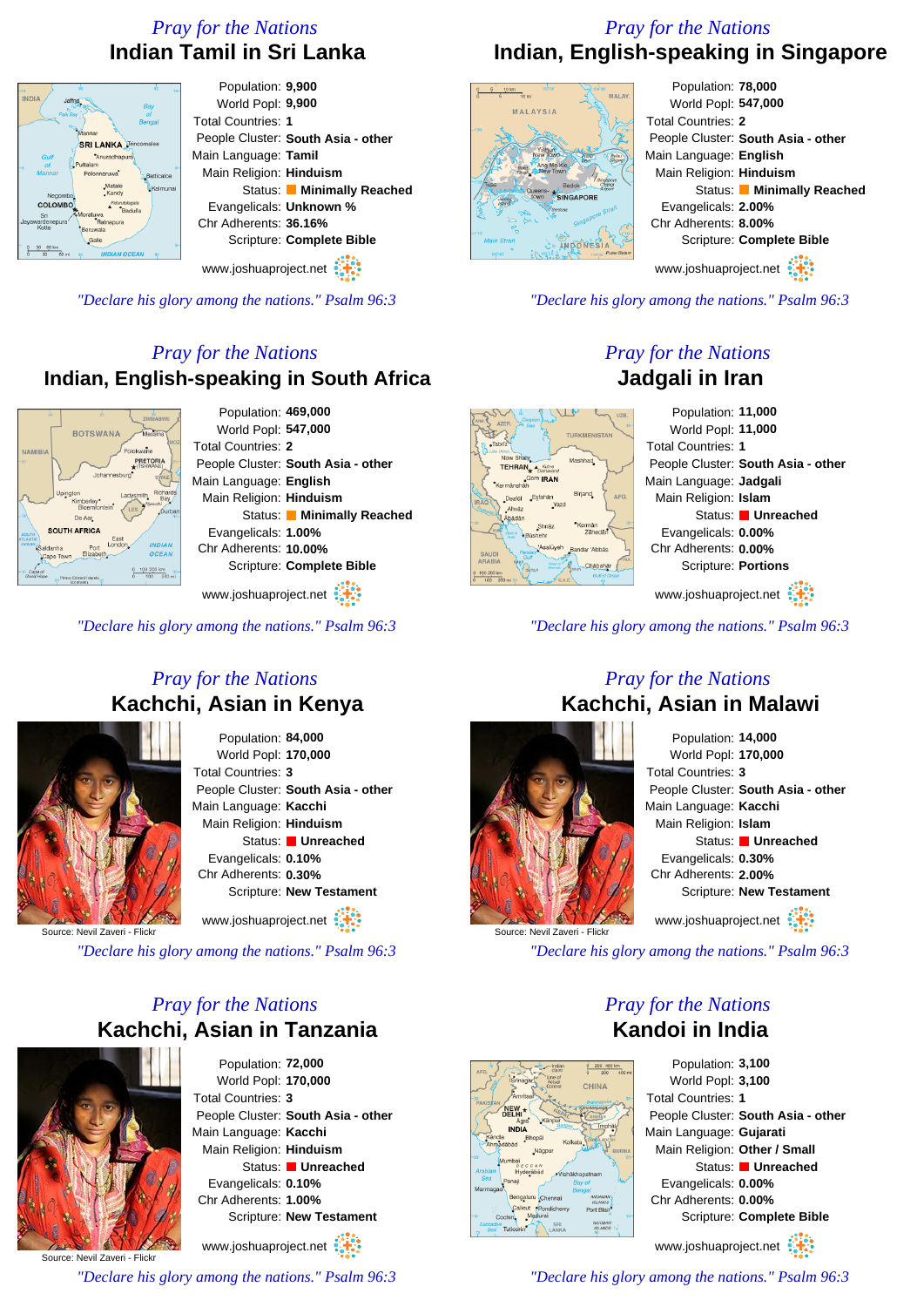## *Pray for the Nations*





Population: **1,700** World Popl: **1,700** Total Countries: **1** People Cluster: **South Asia - other** Main Language: **Khaling** Main Religion: **Other / Small** Status: **Unreached** Evangelicals: **0.00%** Chr Adherents: **0.00%** Scripture: **Complete Bible**

www.joshuaproject.net

ash Chamling Rai - Wikimedia

*"Declare his glory among the nations." Psalm 96:3*

### *Pray for the Nations* **Kulung in Nepal**



ce: Sikkimonline - Wikipedia

*"Declare his glory among the nations." Psalm 96:3*

### *Pray for the Nations* **Lingayat in India**



Population: **4,029,000** World Popl: **4,029,000** Total Countries: **1** People Cluster: **South Asia - other** Main Language: **Kannada** Main Religion: **Ethnic Religions** Status: **Unreached** Evangelicals: **Unknown %** Chr Adherents: **0.01%** Scripture: **Complete Bible**

www.joshuaproject.net

vihalli - Wikipedia

*"Declare his glory among the nations." Psalm 96:3*

### *Pray for the Nations* **Mauritian in Australia**



Population: **25,000** World Popl: **1,104,600** Total Countries: **10** People Cluster: **South Asia - other** Main Language: **Morisyen** Main Religion: **Christianity** Status: **Significantly reached** Evangelicals: **18.0%** Chr Adherents: **51.0%** Scripture: **New Testament** www.joshuaproject.net

Source: Dave Pearce - Pixabay

*"Declare his glory among the nations." Psalm 96:3*

### *Pray for the Nations* **Khami in Bangladesh**



Population: **5,800** World Popl: **5,800** Total Countries: **1** People Cluster: **South Asia - other** Main Language: **Chittagonian** Main Religion: **Buddhism** Status: **Unreached** Evangelicals: **Unknown %** Chr Adherents: **4.63%** Scripture: **New Testament** www.joshuaproject.net

- other

*"Declare his glory among the nations." Psalm 96:3*

### *Pray for the Nations* **Leper in India**

| 200 400 km<br>Indian<br>ntain<br>200<br>$400 \text{ mi}$                                         | Population: 1,700                |                           |
|--------------------------------------------------------------------------------------------------|----------------------------------|---------------------------|
| Srinagar<br><b>CHINA</b><br>ontro                                                                | World Popl: 1,700                |                           |
| Amritsai                                                                                         | <b>Total Countries: 1</b>        |                           |
| EW.★<br>Känpur<br>Agra                                                                           | People Cluster: South Asia - otl |                           |
| Imphä<br><b>INDIA</b><br>Bhopäl<br>Kolkata                                                       | Main Language: Hindi             |                           |
| bād<br><b>BURMA</b><br>Nägpur                                                                    | Main Religion: Hinduism          |                           |
| mhai<br>DECCAN<br>Hyderābād<br>Vishäkhapatnam                                                    |                                  | Status: Unreached         |
| anaii<br><b>Bay of</b><br>Benaal                                                                 | Evangelicals: 0.00%              |                           |
| Bengaluru<br><b>ANDAMA</b><br>Chennai<br><b>ISLANDS</b><br>Calicut<br>*Pondicherry<br>Port Blair | Chr Adherents: 0.00%             |                           |
| $10-$<br><b>NICOBAR</b><br>SRI                                                                   |                                  | Scripture: Complete Bible |
| <b>uticorin</b><br>ISLANDS<br>LANKA                                                              |                                  |                           |
|                                                                                                  | www.joshuaproject.net            |                           |
|                                                                                                  |                                  |                           |

*"Declare his glory among the nations." Psalm 96:3*

### *Pray for the Nations*

### **Malay-Indonesian, English-speaking in Singapore**



### Population: **16,000** World Popl: **16,000** Total Countries: **1** People Cluster: **South Asia - other** Main Language: **English** Main Religion: **Islam** Status: **Partially reached** Evangelicals: **4.0%** Chr Adherents: **9.0%** Scripture: **Complete Bible** www.joshuaproject.net

*"Declare his glory among the nations." Psalm 96:3*

### *Pray for the Nations* **Mauritian in Belgium**



Source: Dave Pearce - Pixabay

Population: **700** World Popl: **1,104,600** Total Countries: **10** People Cluster: **South Asia - other** Main Language: **Morisyen** Main Religion: **Christianity** Status: **Partially reached** Evangelicals: **8.0%** Chr Adherents: **51.0%** Scripture: **New Testament**

www.joshuaproject.net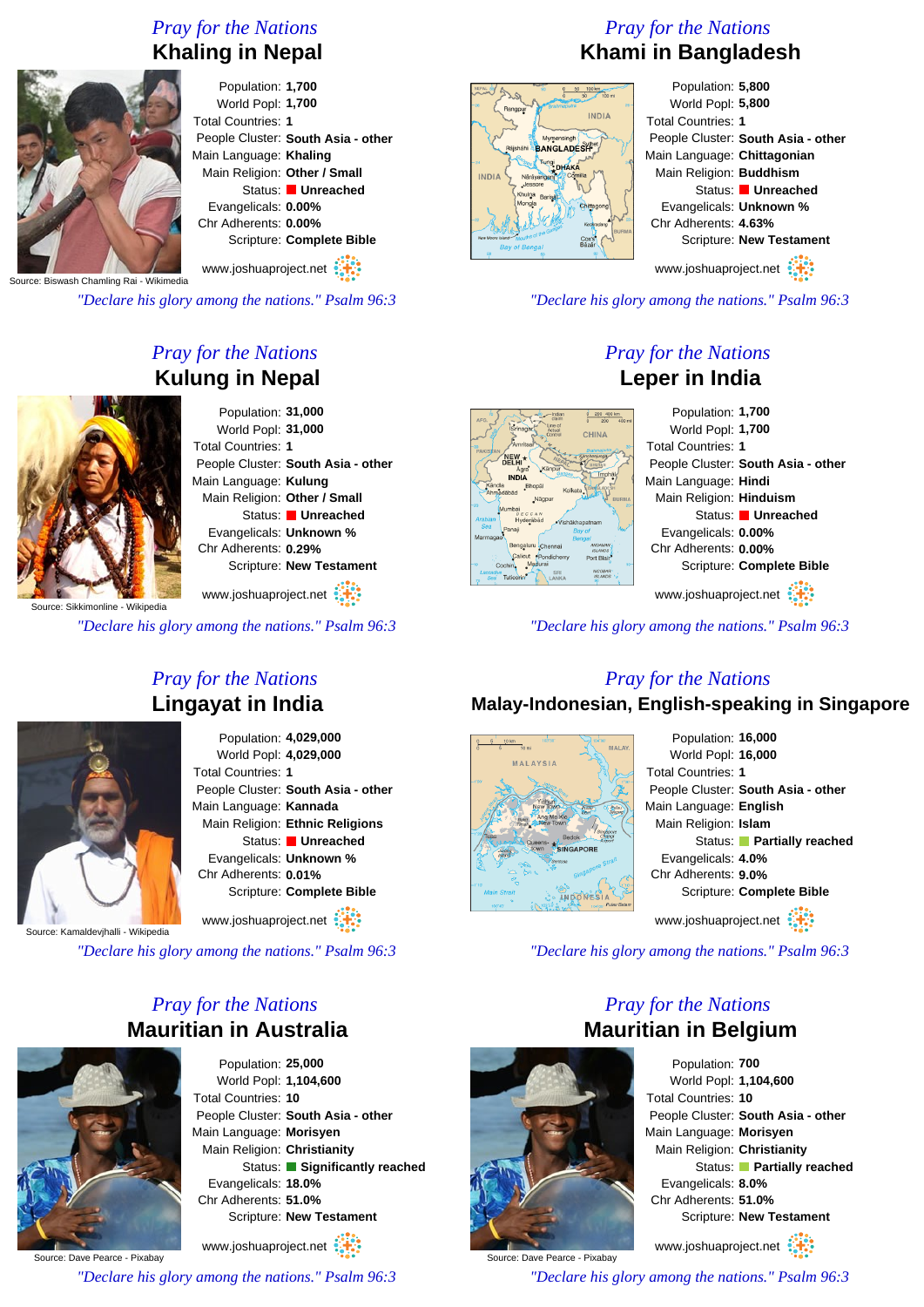### *Pray for the Nations* **Mauritian in Canada**



Population: **2,800** World Popl: **1,104,600** Total Countries: **10** People Cluster: **South Asia - other** Main Language: **Morisyen** Main Religion: **Christianity** Status: **Partially reached** Evangelicals: **3.0%** Chr Adherents: **55.0%** Scripture: **New Testament**

www.joshuaproject.net

Source: Dave Pearce - Pixabay

*"Declare his glory among the nations." Psalm 96:3*

### *Pray for the Nations* **Mauritian in Italy**



Population: **7,500** World Popl: **1,104,600** Total Countries: **10** People Cluster: **South Asia - other** Main Language: **Morisyen** Main Religion: **Christianity** Status: **Partially reached** Evangelicals: **4.0%** Chr Adherents: **51.0%** Scripture: **New Testament**

www.joshuaproject.net

*"Declare his glory among the nations." Psalm 96:3*

### *Pray for the Nations* **Mauritian in Mauritius**



Population: **981,000** World Popl: **1,104,600** Total Countries: **10** People Cluster: **South Asia - other** Main Language: **Morisyen** Main Religion: **Hinduism** Status: **Significantly reached** Evangelicals: **11.6%** Chr Adherents: **35.0%** Scripture: **New Testament**

www.joshuaproject.net

Source: Dave Pearce - Pixabay

*"Declare his glory among the nations." Psalm 96:3*

### *Pray for the Nations* **Mauritian in Sri Lanka**



Population: **3,800** World Popl: **1,104,600** Total Countries: **10** People Cluster: **South Asia - other** Main Language: **Morisyen** Main Religion: **Hinduism** Status: **Minimally Reached** Evangelicals: **Unknown %** Chr Adherents: **45.11%** Scripture: **New Testament** www.joshuaproject.net

Source: Dave Pearce - Pixabay

*"Declare his glory among the nations." Psalm 96:3*

### *Pray for the Nations* **Mauritian in Ireland**



Population: **3,000** World Popl: **1,104,600** Total Countries: **10** People Cluster: **South Asia - other** Main Language: **Morisyen** Main Religion: **Christianity** Status: **Significantly reached** Evangelicals: **15.0%** Chr Adherents: **51.0%** Scripture: **New Testament** www.joshuaproject.net

Source: Dave Pearce - Pixabay

*"Declare his glory among the nations." Psalm 96:3*

### *Pray for the Nations* **Mauritian in Madagascar**



Source: Dave Pearce - Pixabay

Population: **3,800** World Popl: **1,104,600** Total Countries: **10** People Cluster: **South Asia - other** Main Language: **Morisyen** Main Religion: **Christianity** Status: **Superficially reached** Evangelicals: **1.2%** Chr Adherents: **55.0%** Scripture: **New Testament**

www.joshuaproject.net

*"Declare his glory among the nations." Psalm 96:3*



Source: Dave Pearce - Pixabay

# **Mauritian in South Africa**



*"Declare his glory among the nations." Psalm 96:3*

### *Pray for the Nations* **Mauritian in United Kingdom**



Source: Dave Pearce - Pixabay

Population: **34,000** World Popl: **1,104,600** Total Countries: **10** People Cluster: **South Asia - other** Main Language: **Morisyen** Main Religion: **Christianity** Status: **Superficially reached** Evangelicals: **0.8%** Chr Adherents: **55.0%** Scripture: **New Testament**

www.joshuaproject.net

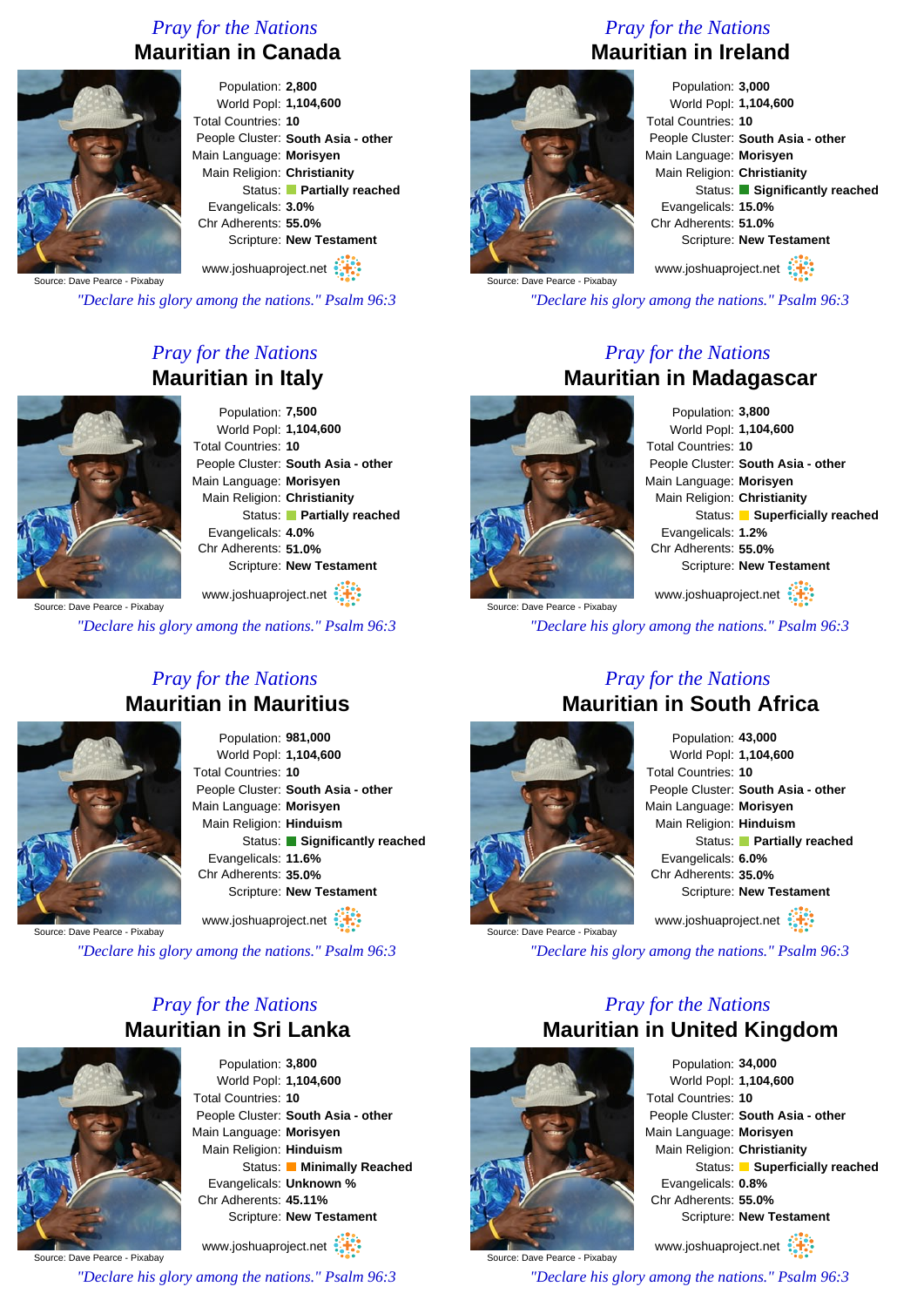### *Pray for the Nations* **Mewahang in Nepal**



Population: **4,400** World Popl: **4,400** Total Countries: **1** People Cluster: **South Asia - other** Main Language: **Mewahang, Eastern** Main Religion: **Other / Small** Status: **Unreached** Evangelicals: **0.00%** Chr Adherents: **0.00%** Scripture: **Translation Needed**

www.joshuaproject.net

*"Declare his glory among the nations." Psalm 96:3*

### *Pray for the Nations* **Rai in Bangladesh**



Source: Anonymous

Population: **1,200** World Popl: **850,100** Total Countries: **4** People Cluster: **South Asia - other** Main Language: **Bengali** Main Religion: **Other / Small** Status: **Unreached** Evangelicals: **Unknown %** Chr Adherents: **4.21%** Scripture: **Complete Bible**

www.joshuaproject.net

*"Declare his glory among the nations." Psalm 96:3*

**Rai in India**

Population: **143,000** World Popl: **850,100** Total Countries: **4** People Cluster: **South Asia - other** Main Language: **Nepali** Main Religion: **Hinduism** Status: **Minimally Reached** Evangelicals: **Unknown %** Chr Adherents: **12.95%** Scripture: **Complete Bible**

www.joshuaproject.net

Source: Anonymous

*"Declare his glory among the nations." Psalm 96:3*

### *Pray for the Nations* **Sada in India**



Population: **10,000** World Popl: **10,000** Total Countries: **1** People Cluster: **South Asia - other** Main Language: **Kannada** Main Religion: **Other / Small** Status: **Unreached** Evangelicals: **0.00%** Chr Adherents: **0.00%** Scripture: **Complete Bible** www.joshuaproject.net

*"Declare his glory among the nations." Psalm 96:3*

### *Pray for the Nations* **Nachhiring in Nepal**

Population: **8,500** World Popl: **8,500** Total Countries: **1** People Cluster: **South Asia - other** Main Language: **Nachiring** Main Religion: **Other / Small** Status: **Unreached** Evangelicals: **0.00%** Chr Adherents: **0.00%** Scripture: **Unspecified**

www.joshuaproject.net

*"Declare his glory among the nations." Psalm 96:3*

### *Pray for the Nations* **Rai in Bhutan**

Population: **3,900** World Popl: **850,100** Total Countries: **4** People Cluster: **South Asia - other** Main Language: **Assamese** Main Religion: **Other / Small** Status: **Unreached** Evangelicals: **0.00%** Chr Adherents: **0.00%** Scripture: **Complete Bible** www.joshuaproject.net

*"Declare his glory among the nations." Psalm 96:3*

### *Pray for the Nations* **Rai in Nepal**



*"Declare his glory among the nations." Psalm 96:3*

*Pray for the Nations*



Source: Anonymous

Population: **25,000** World Popl: **181,500** Total Countries: **8** People Cluster: **South Asia - other** Main Language: **Sindhi** Main Religion: **Islam** Status: **Unreached** Evangelicals: **0.08%** Chr Adherents: **0.08%** Scripture: **Complete Bible**

www.joshuaproject.net

*"Declare his glory among the nations." Psalm 96:3*



*Pray for the Nations*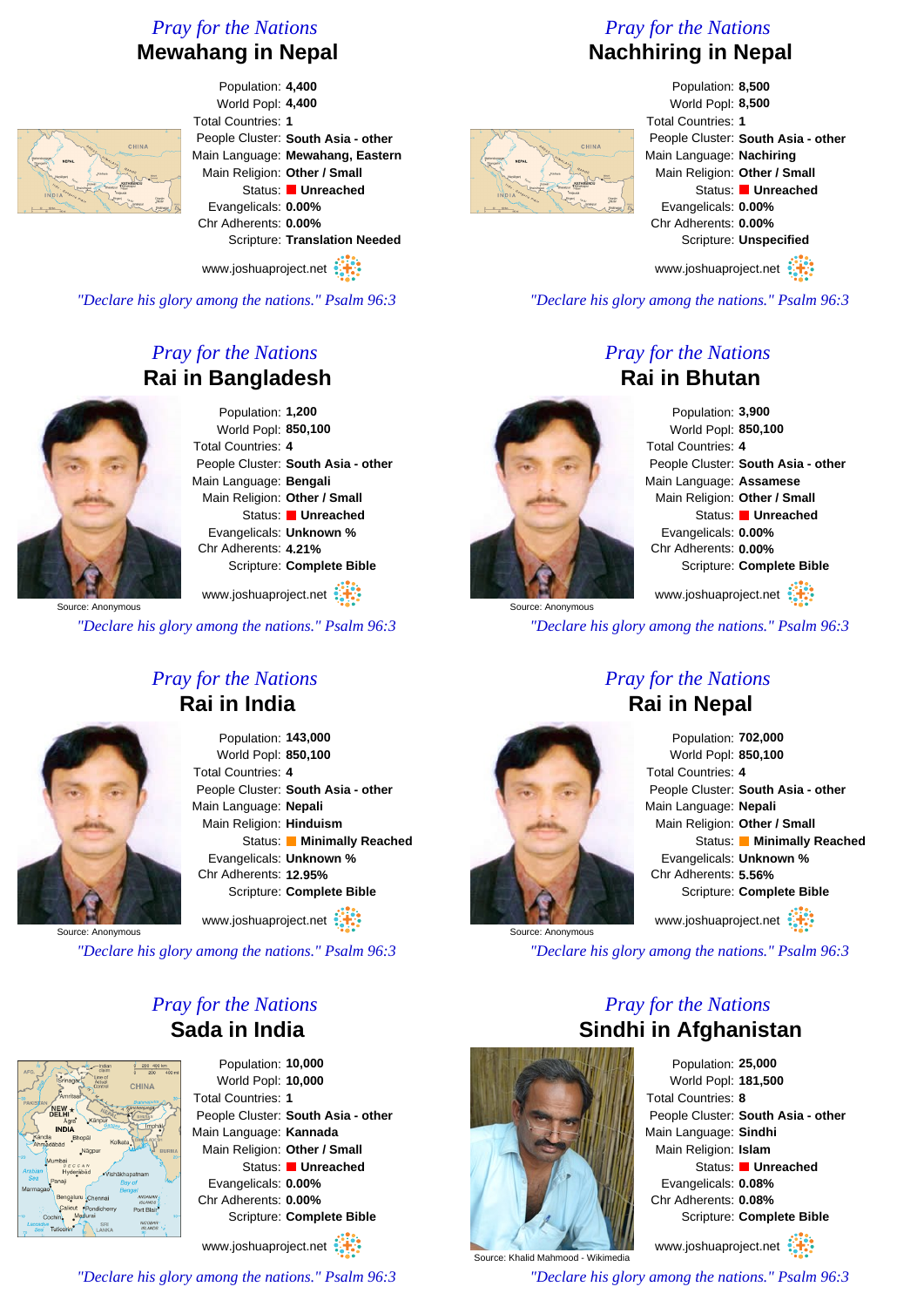### *Pray for the Nations* **Sindhi in Belize**



Population: **6,600** World Popl: **181,500** Total Countries: **8** People Cluster: **South Asia - other** Main Language: **Sindhi** Main Religion: **Islam** Status: **Unreached** Evangelicals: **0.00%** Chr Adherents: **0.00%** Scripture: **Complete Bible**

www.joshuaproject.net

Source: Khalid Mahmood - Wikimedia

*"Declare his glory among the nations." Psalm 96:3*

### *Pray for the Nations* **Sindhi in Malaysia**



Population: **31,000** World Popl: **181,500** Total Countries: **8** People Cluster: **South Asia - other** Main Language: **Sindhi** Main Religion: **Hinduism** Status: **Unreached** Evangelicals: **0.00%** Chr Adherents: **1.00%** Scripture: **Complete Bible**

www.joshuaproject.net

*"Declare his glory among the nations." Psalm 96:3*

### *Pray for the Nations* **Sindhi in Philippines**



Population: **31,000** World Popl: **181,500** Total Countries: **8** People Cluster: **South Asia - other** Main Language: **Sindhi** Main Religion: **Islam** Status: **Unreached** Evangelicals: **0.05%** Chr Adherents: **4.00%** Scripture: **Complete Bible** www.joshuaproject.net

Source: Khalid Mahmood - Wikimedia

*"Declare his glory among the nations." Psalm 96:3*

### *Pray for the Nations* **Sindhi in United States**



Population: **51,000** World Popl: **181,500** Total Countries: **8** People Cluster: **South Asia - other** Main Language: **Sindhi** Main Religion: **Hinduism** Status: **Unreached** Evangelicals: **0.08%** Chr Adherents: **1.00%** Scripture: **Complete Bible** www.joshuaproject.net

Source: Khalid Mahmood - Wikimedia

*"Declare his glory among the nations." Psalm 96:3*

### *Pray for the Nations* **Sindhi in Kenya**



Population: **3,500** World Popl: **181,500** Total Countries: **8** People Cluster: **South Asia - other** Main Language: **Sindhi** Main Religion: **Hinduism** Status: **Unreached** Evangelicals: **0.00%** Chr Adherents: **0.00%** Scripture: **Complete Bible**

www.joshuaproject.net

*"Declare his glory among the nations." Psalm 96:3*

*Pray for the Nations*

# **Sindhi in Oman**

Population: **29,000** World Popl: **181,500** Total Countries: **8** People Cluster: **South Asia - other** Main Language: **Sindhi** Main Religion: **Islam** Status: **Unreached** Evangelicals: **0.00%** Chr Adherents: **0.00%** Scripture: **Complete Bible** www.joshuaproject.net

Source: Khalid Mahmood - Wikimedia

*"Declare his glory among the nations." Psalm 96:3*



### *Pray for the Nations* **Sindhi in Singapore**

Population: **4,400** World Popl: **181,500** Total Countries: **8** People Cluster: **South Asia - other** Main Language: **Sindhi** Main Religion: **Hinduism** Status: **Unreached** Evangelicals: **0.00%** Chr Adherents: **0.00%** Scripture: **Complete Bible** www.joshuaproject.net

*"Declare his glory among the nations." Psalm 96:3*

### *Pray for the Nations* **South Asian, general in Andorra**



Source: pxhere

Population: **600** World Popl: **12,348,300** Total Countries: **59** People Cluster: **South Asia - other** Main Language: **Hindi** Main Religion: **Hinduism** Status: **Unreached** Evangelicals: **0.30%** Chr Adherents: **1.00%** Scripture: **Complete Bible**

www.joshuaproject.net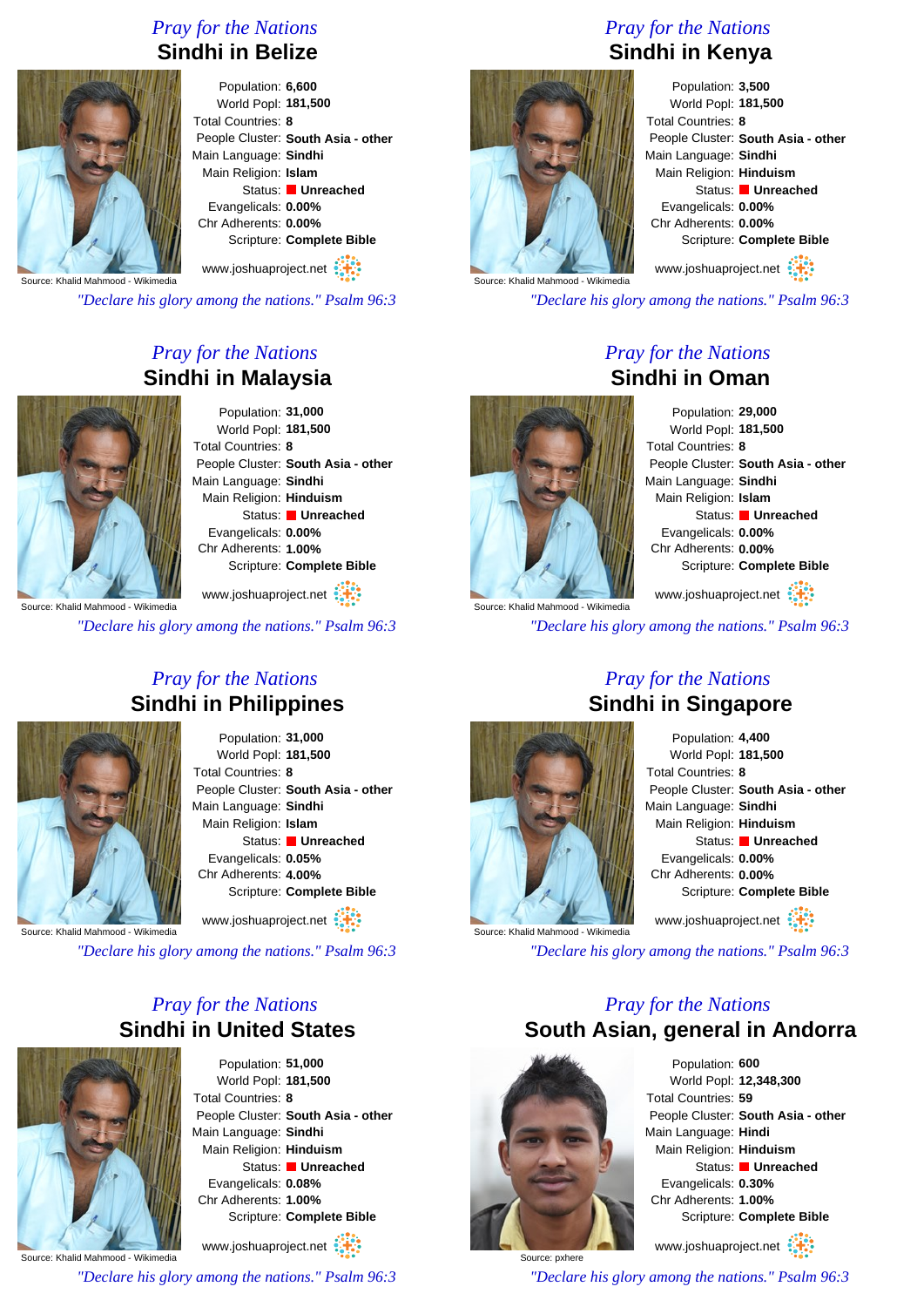### *Pray for the Nations* **South Asian, general in Anguilla**



Population: **100** World Popl: **12,348,300** Total Countries: **59** People Cluster: **South Asia - other** Main Language: **Hindi** Main Religion: **Hinduism** Status: **Minimally Reached** Evangelicals: **2.00%** Chr Adherents: **31.00%** Scripture: **Complete Bible**

www.joshuaproject.net

Source: pxhere

*"Declare his glory among the nations." Psalm 96:3*

### *Pray for the Nations* **South Asian, general in Austria**



Population: **23,000** World Popl: **12,348,300** Total Countries: **59** People Cluster: **South Asia - other** Main Language: **Hindi** Main Religion: **Hinduism** Status: **Unreached** Evangelicals: **0.60%** Chr Adherents: **5.00%** Scripture: **Complete Bible**

www.joshuaproject.net

Source: pxhere

*"Declare his glory among the nations." Psalm 96:3*

### *Pray for the Nations* **South Asian, general in Belgium**



Population: **32,000** World Popl: **12,348,300** Total Countries: **59** People Cluster: **South Asia - other** Main Language: **Urdu** Main Religion: **Islam** Status: **Unreached** Evangelicals: **0.80%** Chr Adherents: **2.00%** Scripture: **Complete Bible** www.joshuaproject.net

Source: pxhere

*"Declare his glory among the nations." Psalm 96:3*

### *Pray for the Nations* **South Asian, general in Botswana**



Population: **5,400** World Popl: **12,348,300** Total Countries: **59** People Cluster: **South Asia - other** Main Language: **Gujarati** Main Religion: **Hinduism** Status: **Partially reached** Evangelicals: **5.0%** Chr Adherents: **35.0%** Scripture: **Complete Bible**

Source: pxhere www.joshuaproject.net *"Declare his glory among the nations." Psalm 96:3*

## *Pray for the Nations*





Population: **428,000** World Popl: **12,348,300** Total Countries: **59** People Cluster: **South Asia - other** Main Language: **English** Main Religion: **Hinduism** Status: **Partially reached** Evangelicals: **3.0%** Chr Adherents: **10.0%** Scripture: **Complete Bible**

www.joshuaproject.net

*"Declare his glory among the nations." Psalm 96:3*

### *Pray for the Nations* **South Asian, general in Barbados**



Source: pxhere

Population: **4,000** World Popl: **12,348,300** Total Countries: **59** People Cluster: **South Asia - other** Main Language: **Hindi** Main Religion: **Islam** Status: **Unreached** Evangelicals: **1.50%** Chr Adherents: **4.00%** Scripture: **Complete Bible**

www.joshuaproject.net

*"Declare his glory among the nations." Psalm 96:3*

### *Pray for the Nations* **South Asian, general in Belize**



Population: **3,100** World Popl: **12,348,300** Total Countries: **59** People Cluster: **South Asia - other** Main Language: **Hindi** Main Religion: **Hinduism** Status: **Partially reached** Evangelicals: **7.0%** Chr Adherents: **22.0%** Scripture: **Complete Bible** www.joshuaproject.net

*"Declare his glory among the nations." Psalm 96:3*

### *Pray for the Nations*

**South Asian, general in British Virgin Islands**



Source: pxhere

Population: **1,000** World Popl: **12,348,300** Total Countries: **59** People Cluster: **South Asia - other** Main Language: **Hindi** Main Religion: **Hinduism** Status: **Partially reached** Evangelicals: **5.0%** Chr Adherents: **35.0%** Scripture: **Complete Bible**

www.joshuaproject.net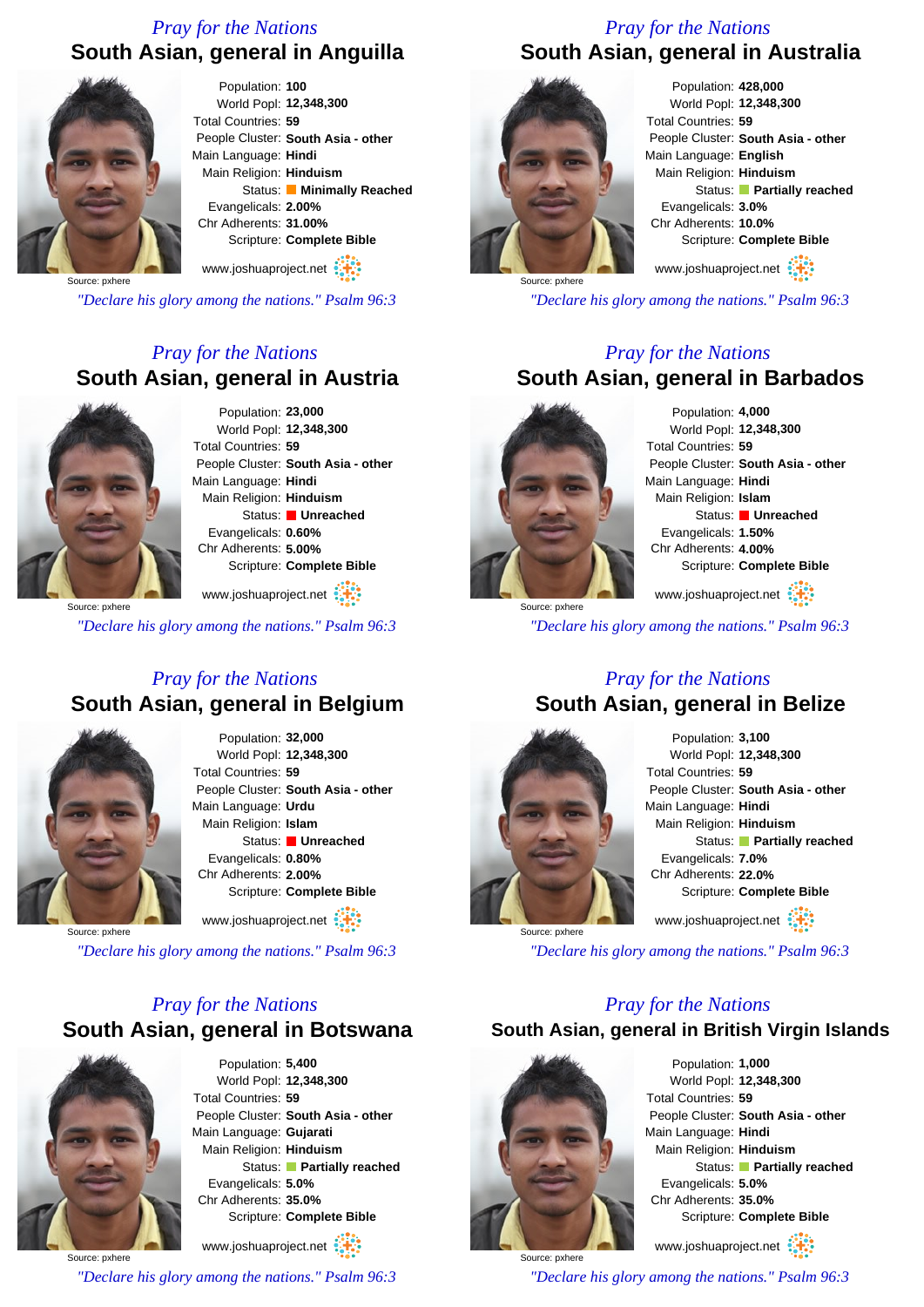### *Pray for the Nations* **South Asian, general in Brunei**



Population: **3,900** World Popl: **12,348,300** Total Countries: **59** People Cluster: **South Asia - other** Main Language: **Hindi** Main Religion: **Hinduism** Status: **Partially reached** Evangelicals: **3.0%** Chr Adherents: **14.0%** Scripture: **Complete Bible**

www.joshuaproject.net

Source: pxhere

*"Declare his glory among the nations." Psalm 96:3*

### *Pray for the Nations* **South Asian, general in Canada**



Population: **210,000** World Popl: **12,348,300** Total Countries: **59** People Cluster: **South Asia - other** Main Language: **Hindi** Main Religion: **Hinduism** Status: **Partially reached** Evangelicals: **7.0%** Chr Adherents: **28.0%** Scripture: **Complete Bible**

Source: pxhere www.joshuaproject.net

*"Declare his glory among the nations." Psalm 96:3*

### *Pray for the Nations* **South Asian, general in Congo, DRC**



Population: **202,000** World Popl: **12,348,300** Total Countries: **59** People Cluster: **South Asia - other** Main Language: **Hindi** Main Religion: **Hinduism** Status: **Unreached** Evangelicals: **0.04%** Chr Adherents: **1.00%** Scripture: **Complete Bible** www.joshuaproject.net

Source: pxhere

*"Declare his glory among the nations." Psalm 96:3*

### *Pray for the Nations* **South Asian, general in Cuba**



Population: **34,000** World Popl: **12,348,300** Total Countries: **59** People Cluster: **South Asia - other** Main Language: **Hindi** Main Religion: **Hinduism** Status: **Unreached** Evangelicals: **0.20%** Chr Adherents: **3.00%** Scripture: **Complete Bible**

Source: pxhere www.joshuaproject.net

*"Declare his glory among the nations." Psalm 96:3*

### *Pray for the Nations* **South Asian, general in Cambodia**



Population: **1,800** World Popl: **12,348,300** Total Countries: **59** People Cluster: **South Asia - other** Main Language: **Hindi** Main Religion: **Hinduism** Status: **Minimally Reached** Evangelicals: **2.00%** Chr Adherents: **9.00%** Scripture: **Complete Bible**

www.joshuaproject.net

*"Declare his glory among the nations." Psalm 96:3*

### *Pray for the Nations*

### **South Asian, general in China, Hong Kong**



Source: pxhere

Population: **43,000** World Popl: **12,348,300** Total Countries: **59** People Cluster: **South Asia - other** Main Language: **Language unknown** Main Religion: **Hinduism** Status: **Unreached** Evangelicals: **0.80%** Chr Adherents: **2.00%** Scripture: **Unspecified** www.joshuaproject.net

*"Declare his glory among the nations." Psalm 96:3*

### *Pray for the Nations* **South Asian, general in Côte d'Ivoire**



Population: **2,700** World Popl: **12,348,300** Total Countries: **59** People Cluster: **South Asia - other** Main Language: **Hindi** Main Religion: **Hinduism** Status: **Unreached** Evangelicals: **0.00%** Chr Adherents: **1.00%** Scripture: **Complete Bible** www.joshuaproject.net

*"Declare his glory among the nations." Psalm 96:3*

### *Pray for the Nations* **South Asian, general in Cyprus**



Source: pxhere

Population: **15,000** World Popl: **12,348,300** Total Countries: **59** People Cluster: **South Asia - other** Main Language: **Hindi** Main Religion: **Buddhism** Status: **Unreached** Evangelicals: **0.40%** Chr Adherents: **3.00%** Scripture: **Complete Bible**

www.joshuaproject.net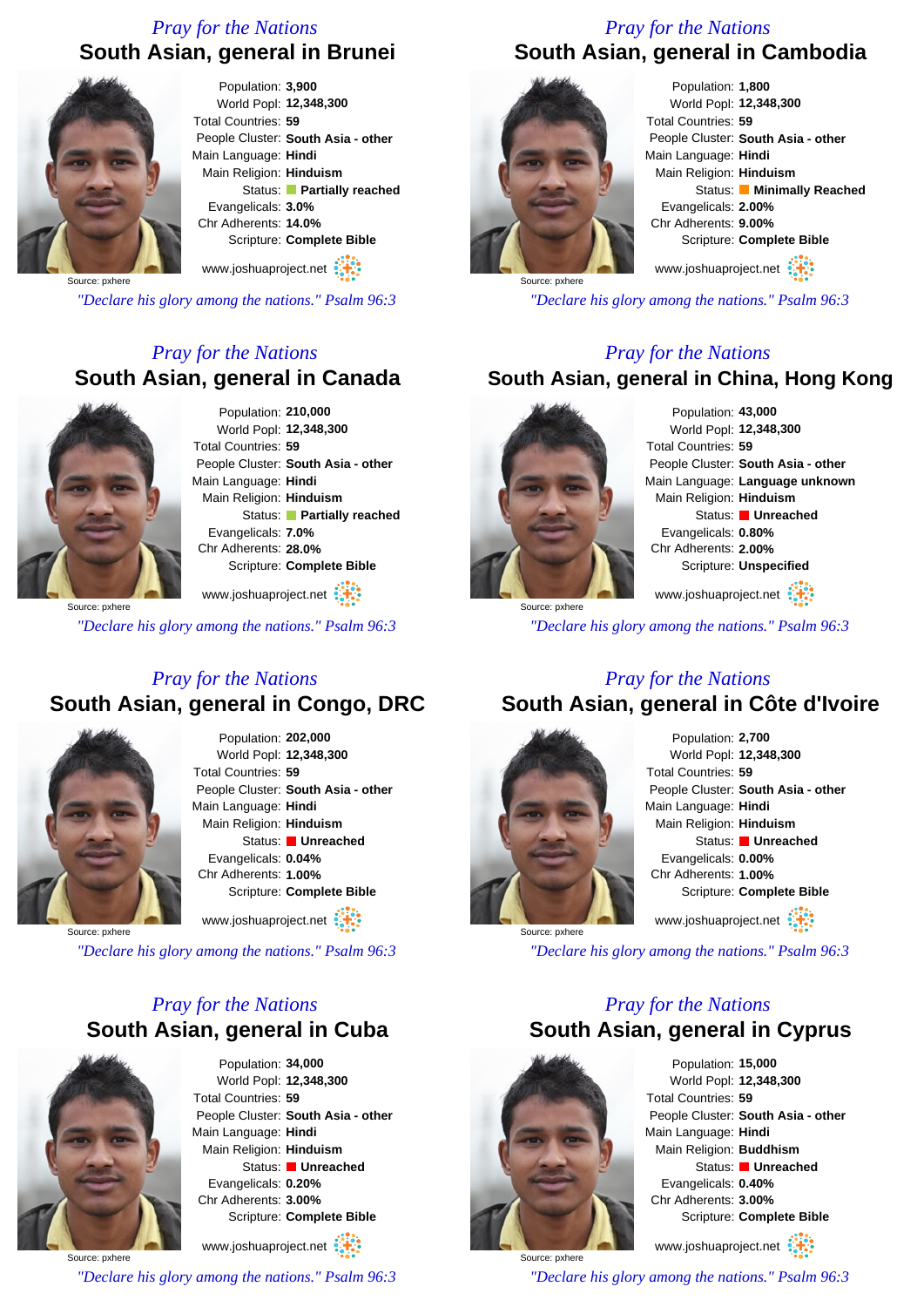### *Pray for the Nations* **South Asian, general in Denmark**



Population: **63,000** World Popl: **12,348,300** Total Countries: **59** People Cluster: **South Asia - other** Main Language: **Urdu** Main Religion: **Islam** Status: **Unreached** Evangelicals: **0.50%** Chr Adherents: **3.00%** Scripture: **Complete Bible**

www.joshuaproject.net

Source: pxhere

*"Declare his glory among the nations." Psalm 96:3*

### *Pray for the Nations* **South Asian, general in Dominica**



Population: **500** World Popl: **12,348,300** Total Countries: **59** People Cluster: **South Asia - other** Main Language: **Hindi** Main Religion: **Hinduism** Status: **Minimally Reached** Evangelicals: **1.00%** Chr Adherents: **40.00%** Scripture: **Complete Bible**

Source: pxhere www.joshuaproject.net

*"Declare his glory among the nations." Psalm 96:3*

### *Pray for the Nations* **South Asian, general in Equatorial Guinea**



Population: **1,500** World Popl: **12,348,300** Total Countries: **59** People Cluster: **South Asia - other** Main Language: **Hindi** Main Religion: **Hinduism** Status: **Unreached** Evangelicals: **0.00%** Chr Adherents: **0.00%** Scripture: **Complete Bible** www.joshuaproject.net

Source: pxhere

*"Declare his glory among the nations." Psalm 96:3*

### *Pray for the Nations* **South Asian, general in Finland**



Population: **11,000** World Popl: **12,348,300** Total Countries: **59** People Cluster: **South Asia - other** Main Language: **Hindi** Main Religion: **Hinduism** Status: **Unreached** Evangelicals: **2.00%** Chr Adherents: **4.00%** Scripture: **Complete Bible**

Source: pxhere www.joshuaproject.net

*"Declare his glory among the nations." Psalm 96:3*

### *Pray for the Nations* **South Asian, general in Djibouti**



Population: **2,000** World Popl: **12,348,300** Total Countries: **59** People Cluster: **South Asia - other** Main Language: **Hindi** Main Religion: **Islam** Status: **Unreached** Evangelicals: **0.00%** Chr Adherents: **0.00%** Scripture: **Complete Bible**

www.joshuaproject.net

*"Declare his glory among the nations." Psalm 96:3*

### *Pray for the Nations* **South Asian, general in Egypt**



Population: **5,100** World Popl: **12,348,300** Total Countries: **59** People Cluster: **South Asia - other** Main Language: **Urdu** Main Religion: **Islam** Status: **Unreached** Evangelicals: **0.00%** Chr Adherents: **0.00%** Scripture: **Complete Bible** www.joshuaproject.net

Source: pxhere

*"Declare his glory among the nations." Psalm 96:3*

### *Pray for the Nations*

### **South Asian, general in Eswatini**



Population: **8,500** World Popl: **12,348,300** Total Countries: **59** People Cluster: **South Asia - other** Main Language: **Hindi** Main Religion: **Hinduism** Status: **Minimally Reached** Evangelicals: **0.50%** Chr Adherents: **7.00%** Scripture: **Complete Bible** www.joshuaproject.net

*"Declare his glory among the nations." Psalm 96:3*

### *Pray for the Nations* **South Asian, general in France**



Source: pxhere

Population: **276,000** World Popl: **12,348,300** Total Countries: **59** People Cluster: **South Asia - other** Main Language: **Hindi** Main Religion: **Hinduism** Status: **Unreached** Evangelicals: **0.20%** Chr Adherents: **4.00%** Scripture: **Complete Bible**

www.joshuaproject.net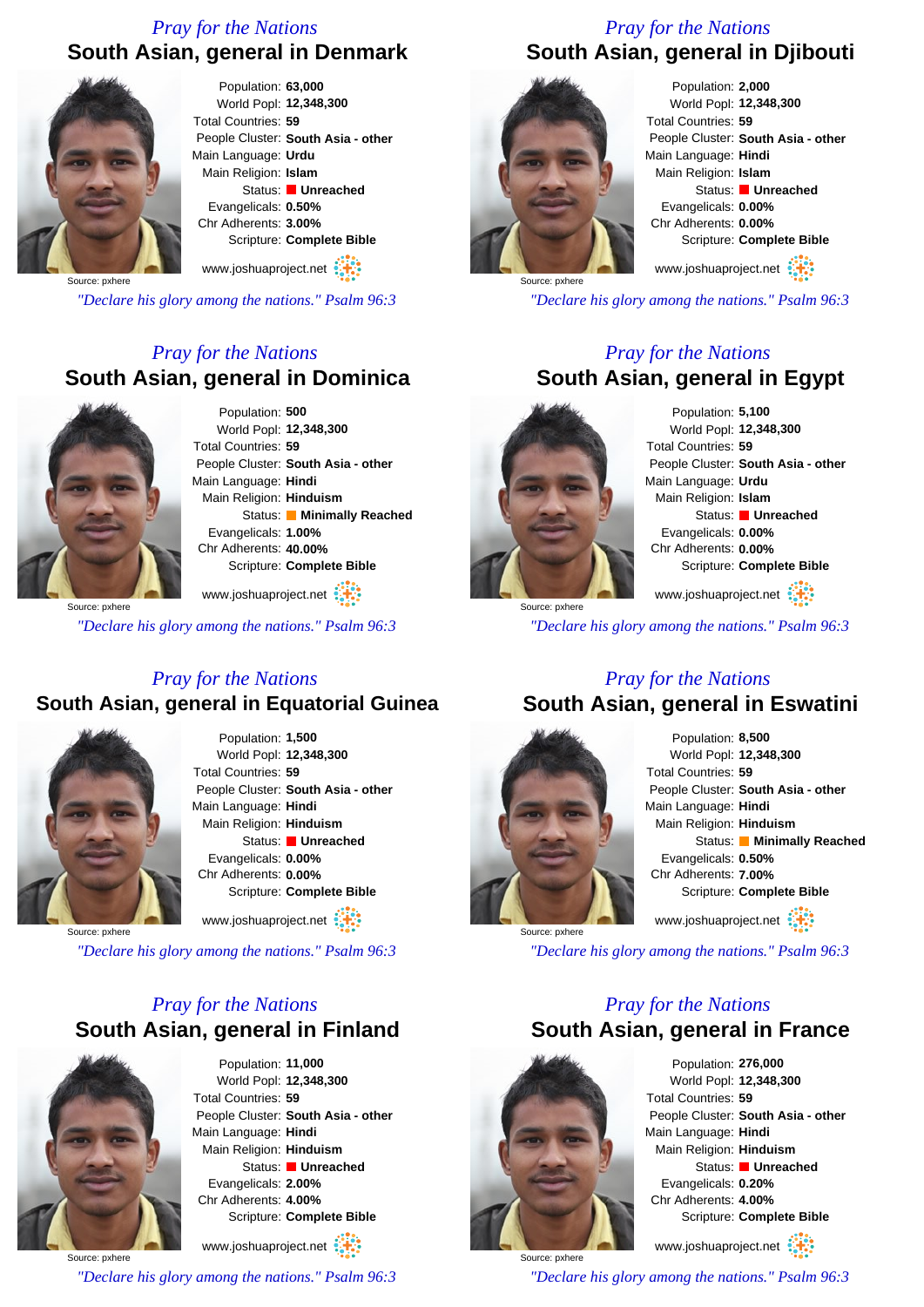### *Pray for the Nations* **South Asian, general in Germany**



Population: **196,000** World Popl: **12,348,300** Total Countries: **59** People Cluster: **South Asia - other** Main Language: **Hindi** Main Religion: **Hinduism** Status: **Unreached** Evangelicals: **0.20%** Chr Adherents: **3.00%** Scripture: **Complete Bible**

www.joshuaproject.net

Source: pxhere

*"Declare his glory among the nations." Psalm 96:3*

### *Pray for the Nations* **South Asian, general in Gibraltar**



Population: **700** World Popl: **12,348,300** Total Countries: **59** People Cluster: **South Asia - other** Main Language: **Hindi** Main Religion: **Hinduism** Status: **Unreached** Evangelicals: **0.00%** Chr Adherents: **4.00%** Scripture: **Complete Bible**

Source: pxhere www.joshuaproject.net

*"Declare his glory among the nations." Psalm 96:3*

### *Pray for the Nations* **South Asian, general in Grenada**



Population: **4,100** World Popl: **12,348,300** Total Countries: **59** People Cluster: **South Asia - other** Main Language: **Hindi** Main Religion: **Hinduism** Status: **Minimally Reached** Evangelicals: **1.00%** Chr Adherents: **42.00%** Scripture: **Complete Bible** www.joshuaproject.net

Source: pxhere

*"Declare his glory among the nations." Psalm 96:3*

### *Pray for the Nations* **South Asian, general in Ireland**



Source: pxhere

Population: **32,000** World Popl: **12,348,300** Total Countries: **59** People Cluster: **South Asia - other** Main Language: **Hindi** Main Religion: **Hinduism** Status: **Unreached** Evangelicals: **0.50%** Chr Adherents: **3.00%** Scripture: **Complete Bible**

www.joshuaproject.net

*"Declare his glory among the nations." Psalm 96:3*

### *Pray for the Nations* **South Asian, general in Ghana**



Population: **13,000** World Popl: **12,348,300** Total Countries: **59** People Cluster: **South Asia - other** Main Language: **Hindi** Main Religion: **Hinduism** Status: **Unreached** Evangelicals: **0.10%** Chr Adherents: **1.00%** Scripture: **Complete Bible**

www.joshuaproject.net

*"Declare his glory among the nations." Psalm 96:3*

### *Pray for the Nations* **South Asian, general in Greece**



Source: pxhere

Population: **119,000** World Popl: **12,348,300** Total Countries: **59** People Cluster: **South Asia - other** Main Language: **Urdu** Main Religion: **Islam** Status: **Unreached** Evangelicals: **0.70%** Chr Adherents: **4.00%** Scripture: **Complete Bible**

www.joshuaproject.net

*"Declare his glory among the nations." Psalm 96:3*

### *Pray for the Nations* **South Asian, general in Iceland**



Population: **600** World Popl: **12,348,300** Total Countries: **59** People Cluster: **South Asia - other** Main Language: **Hindi** Main Religion: **Hinduism** Status: **Unreached** Evangelicals: **2.00%** Chr Adherents: **4.00%** Scripture: **Complete Bible** www.joshuaproject.net

*"Declare his glory among the nations." Psalm 96:3*

### *Pray for the Nations* **South Asian, general in Italy**



Source: pxhere

Population: **423,000** World Popl: **12,348,300** Total Countries: **59** People Cluster: **South Asia - other** Main Language: **Urdu** Main Religion: **Islam** Status: **Unreached** Evangelicals: **0.50%** Chr Adherents: **4.00%** Scripture: **Complete Bible**

www.joshuaproject.net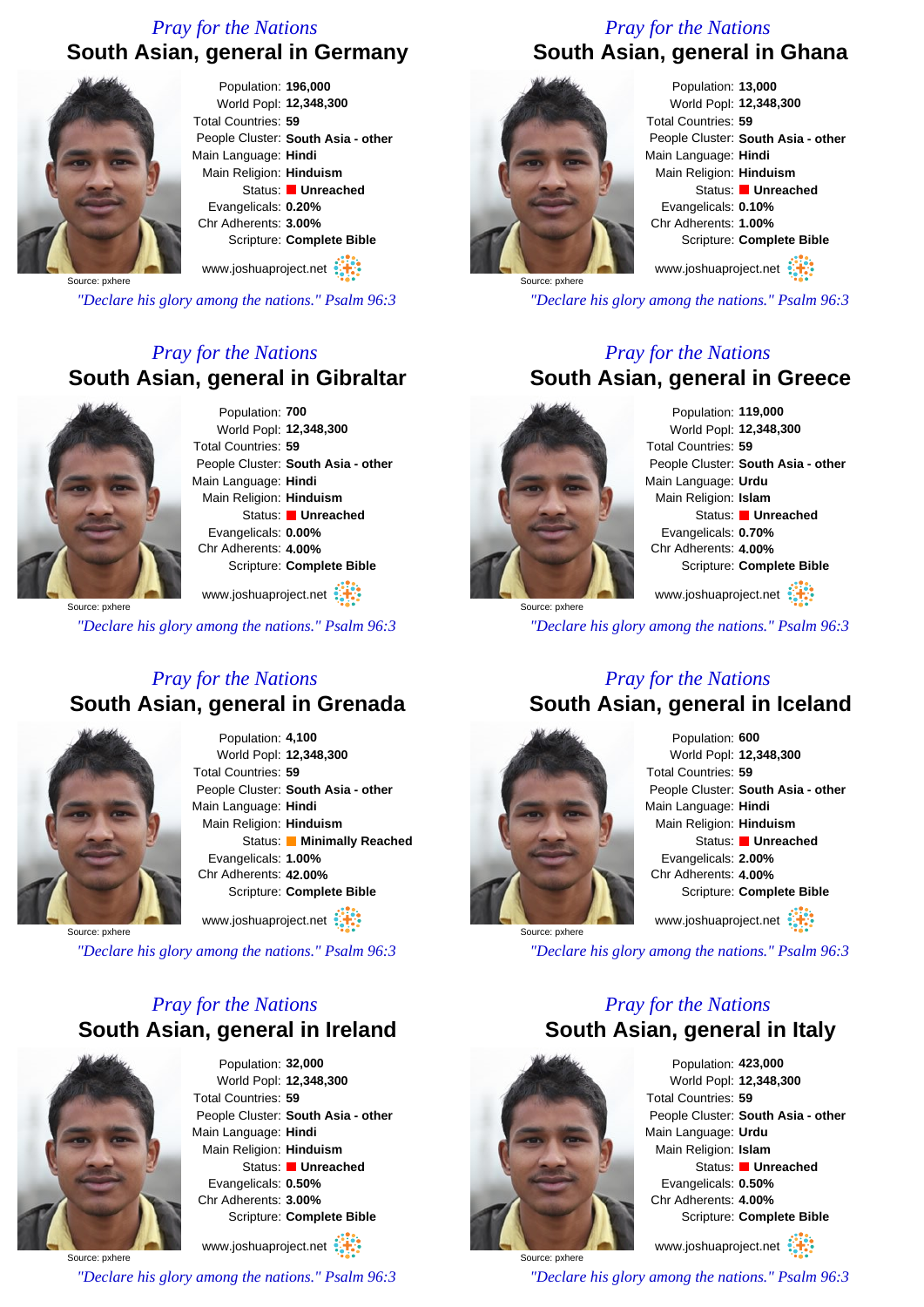### *Pray for the Nations*

### **South Asian, general in Kazakhstan**



Population: **1,900** World Popl: **12,348,300** Total Countries: **59** People Cluster: **South Asia - other** Main Language: **Hindi** Main Religion: **Hinduism** Status: **Unreached** Evangelicals: **0.00%** Chr Adherents: **5.00%** Scripture: **Complete Bible**

www.joshuaproject.net

Source: pxhere

*"Declare his glory among the nations." Psalm 96:3*

### *Pray for the Nations* **South Asian, general in Kuwait**



Population: **1,367,000** World Popl: **12,348,300** Total Countries: **59** People Cluster: **South Asia - other** Main Language: **Hindi** Main Religion: **Hinduism** Status: **Unreached** Evangelicals: **0.67%** Chr Adherents: **2.00%** Scripture: **Complete Bible**

Source: pxhere www.joshuaproject.net

*"Declare his glory among the nations." Psalm 96:3*

### *Pray for the Nations* **South Asian, general in Luxembourg**



Population: **1,300** World Popl: **12,348,300** Total Countries: **59** People Cluster: **South Asia - other** Main Language: **Hindi** Main Religion: **Hinduism** Status: **Unreached** Evangelicals: **2.00%** Chr Adherents: **4.00%** Scripture: **Complete Bible** www.joshuaproject.net

Source: pxhere

*"Declare his glory among the nations." Psalm 96:3*

### *Pray for the Nations* **South Asian, general in Mauritius**



Population: **66,000** World Popl: **12,348,300** Total Countries: **59** People Cluster: **South Asia - other** Main Language: **Bhojpuri** Main Religion: **Hinduism** Status: **Partially reached** Evangelicals: **3.0%** Chr Adherents: **6.0%** Scripture: **New Testament**

Source: pxhere www.joshuaproject.net *"Declare his glory among the nations." Psalm 96:3*

### *Pray for the Nations* **South Asian, general in Korea, South**



Population: **101,000** World Popl: **12,348,300** Total Countries: **59** People Cluster: **South Asia - other** Main Language: **Language unknown** Main Religion: **Hinduism** Status: **Unreached** Evangelicals: **1.00%** Chr Adherents: **2.00%** Scripture: **Unspecified** www.joshuaproject.net

*"Declare his glory among the nations." Psalm 96:3*

### *Pray for the Nations*

### **South Asian, general in Lesotho**



Population: **2,100** World Popl: **12,348,300** Total Countries: **59** People Cluster: **South Asia - other** Main Language: **Hindi** Main Religion: **Hinduism** Status: **Minimally Reached** Evangelicals: **0.50%** Chr Adherents: **8.00%** Scripture: **Complete Bible** www.joshuaproject.net

Source: pxhere

*"Declare his glory among the nations." Psalm 96:3*

### *Pray for the Nations*

### **South Asian, general in Maldives**



Population: **5,000** World Popl: **12,348,300** Total Countries: **59** People Cluster: **South Asia - other** Main Language: **Hindi** Main Religion: **Hinduism** Status: **Unreached** Evangelicals: **0.50%** Chr Adherents: **2.00%** Scripture: **Complete Bible** www.joshuaproject.net

*"Declare his glory among the nations." Psalm 96:3*

### *Pray for the Nations*

**South Asian, general in Netherlands**



Source: pxhere

Population: **224,000** World Popl: **12,348,300** Total Countries: **59** People Cluster: **South Asia - other** Main Language: **Hindi** Main Religion: **Hinduism** Status: **Unreached** Evangelicals: **1.00%** Chr Adherents: **4.00%** Scripture: **Complete Bible**

www.joshuaproject.net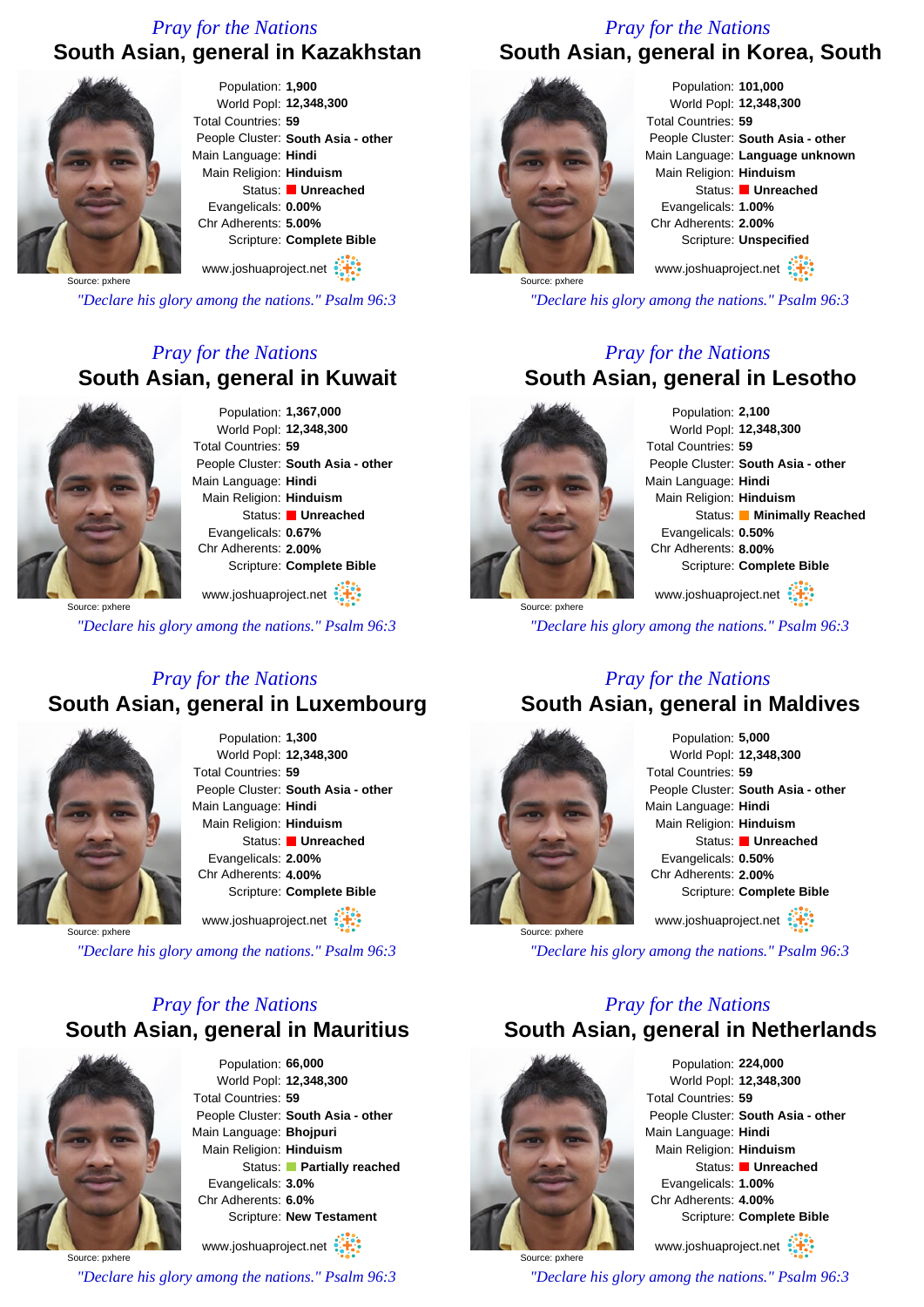### *Pray for the Nations* **South Asian, general in New Zealand**



Population: **165,000** World Popl: **12,348,300** Total Countries: **59** People Cluster: **South Asia - other** Main Language: **English** Main Religion: **Hinduism** Status: **Unreached** Evangelicals: **2.00%** Chr Adherents: **4.00%** Scripture: **Complete Bible**

www.joshuaproject.net

Source: pxhere

*"Declare his glory among the nations." Psalm 96:3*

### *Pray for the Nations* **South Asian, general in Philippines**



Population: **4,500** World Popl: **12,348,300** Total Countries: **59** People Cluster: **South Asia - other** Main Language: **Hindi** Main Religion: **Hinduism** Status: **Unreached** Evangelicals: **0.10%** Chr Adherents: **2.00%** Scripture: **Complete Bible**

Source: pxhere www.joshuaproject.net

*"Declare his glory among the nations." Psalm 96:3*

### *Pray for the Nations* **South Asian, general in Portugal**



Population: **79,000** World Popl: **12,348,300** Total Countries: **59** People Cluster: **South Asia - other** Main Language: **Hindi** Main Religion: **Hinduism** Status: **Unreached** Evangelicals: **2.00%** Chr Adherents: **5.00%** Scripture: **Complete Bible** www.joshuaproject.net

Source: pxhere

*"Declare his glory among the nations." Psalm 96:3*

### *Pray for the Nations* **South Asian, general in Russia**



Population: **36,000** World Popl: **12,348,300** Total Countries: **59** People Cluster: **South Asia - other** Main Language: **Hindi** Main Religion: **Hinduism** Status: **Unreached** Evangelicals: **0.30%** Chr Adherents: **3.00%** Scripture: **Complete Bible**

Source: pxhere www.joshuaproject.net

*"Declare his glory among the nations." Psalm 96:3*

### *Pray for the Nations* **South Asian, general in Norway**



Population: **28,000** World Popl: **12,348,300** Total Countries: **59** People Cluster: **South Asia - other** Main Language: **Urdu** Main Religion: **Islam** Status: **Unreached** Evangelicals: **0.70%** Chr Adherents: **3.00%** Scripture: **Complete Bible**

www.joshuaproject.net

*"Declare his glory among the nations." Psalm 96:3*

### *Pray for the Nations* **South Asian, general in Poland**



Source: pxhere

Population: **3,300** World Popl: **12,348,300** Total Countries: **59** People Cluster: **South Asia - other** Main Language: **Hindi** Main Religion: **Hinduism** Status: **Unreached** Evangelicals: **2.00%** Chr Adherents: **4.00%** Scripture: **Complete Bible**

www.joshuaproject.net

*"Declare his glory among the nations." Psalm 96:3*

### *Pray for the Nations* **South Asian, general in Romania**



Population: **1,500** World Popl: **12,348,300** Total Countries: **59** People Cluster: **South Asia - other** Main Language: **Hindi** Main Religion: **Hinduism** Status: **Unreached** Evangelicals: **2.00%** Chr Adherents: **5.00%** Scripture: **Complete Bible** www.joshuaproject.net

*"Declare his glory among the nations." Psalm 96:3*

### *Pray for the Nations* **South Asian, general in Sierra Leone**



Population: **16,000** World Popl: **12,348,300** Total Countries: **59** People Cluster: **South Asia - other** Main Language: **Hindi** Main Religion: **Hinduism** Status: **Unreached** Evangelicals: **0.20%** Chr Adherents: **4.00%** Scripture: **Complete Bible** www.joshuaproject.net

Source: pxhere *"Declare his glory among the nations." Psalm 96:3*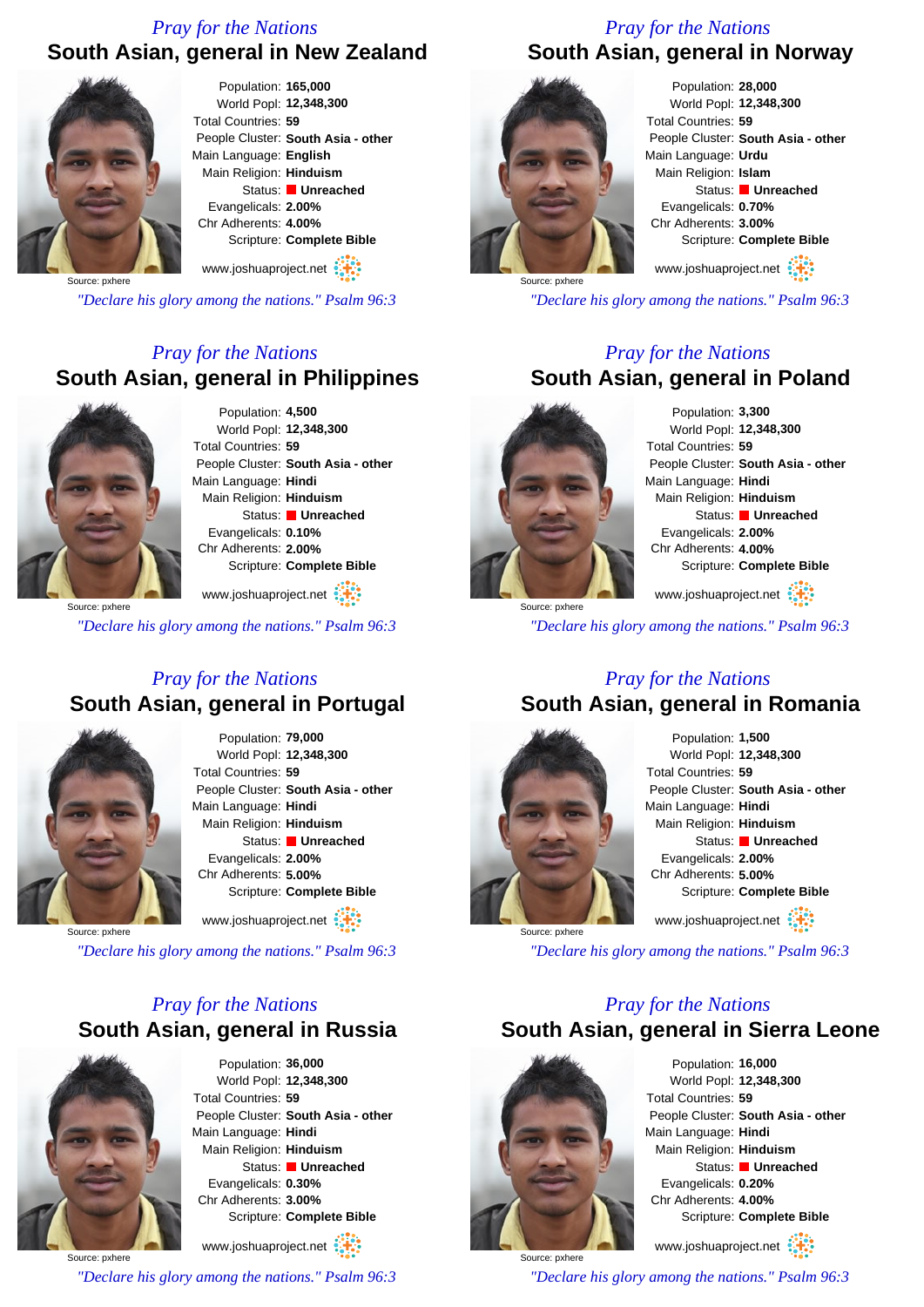### *Pray for the Nations* **South Asian, general in Somalia**



Population: **23,000** World Popl: **12,348,300** Total Countries: **59** People Cluster: **South Asia - other** Main Language: **Gujarati** Main Religion: **Islam** Status: **Unreached** Evangelicals: **0.09%** Chr Adherents: **0.25%** Scripture: **Complete Bible**

www.joshuaproject.net

Source: pxhere

*"Declare his glory among the nations." Psalm 96:3*

### *Pray for the Nations* **South Asian, general in Sweden**



Population: **62,000** World Popl: **12,348,300** Total Countries: **59** People Cluster: **South Asia - other** Main Language: **Hindi** Main Religion: **Hinduism** Status: **Unreached** Evangelicals: **0.50%** Chr Adherents: **5.00%** Scripture: **Complete Bible** www.joshuaproject.net

Source: pxhere

*"Declare his glory among the nations." Psalm 96:3*

### *Pray for the Nations* **South Asian, general in Ukraine**



Population: **8,800** World Popl: **12,348,300** Total Countries: **59** People Cluster: **South Asia - other** Main Language: **Hindi** Main Religion: **Hinduism** Status: **Partially reached** Evangelicals: **2.5%** Chr Adherents: **4.0%** Scripture: **Complete Bible**

www.joshuaproject.net

Source: pxhere

*"Declare his glory among the nations." Psalm 96:3*

### *Pray for the Nations* **South Asian, general in United Kingdom**



Population: **3,086,000** World Popl: **12,348,300** Total Countries: **59** People Cluster: **South Asia - other** Main Language: **Hindi** Main Religion: **Hinduism** Status: **Unreached** Evangelicals: **1.50%** Chr Adherents: **3.00%** Scripture: **Complete Bible**

Source: pxhere www.joshuaproject.net *"Declare his glory among the nations." Psalm 96:3*

### *Pray for the Nations* **South Asian, general in Spain**



Population: **126,000** World Popl: **12,348,300** Total Countries: **59** People Cluster: **South Asia - other** Main Language: **Urdu** Main Religion: **Islam** Status: **Unreached** Evangelicals: **1.00%** Chr Adherents: **5.00%** Scripture: **Complete Bible**

www.joshuaproject.net

*"Declare his glory among the nations." Psalm 96:3*

### *Pray for the Nations*

### **South Asian, general in Switzerland**



Source: pxhere

Population: **77,000** World Popl: **12,348,300** Total Countries: **59** People Cluster: **South Asia - other** Main Language: **Sinhala** Main Religion: **Buddhism** Status: **Unreached** Evangelicals: **1.50%** Chr Adherents: **5.00%** Scripture: **Complete Bible** www.joshuaproject.net

*"Declare his glory among the nations." Psalm 96:3*

### *Pray for the Nations* **South Asian, general in UAE**



Population: **4,013,000** World Popl: **12,348,300** Total Countries: **59** People Cluster: **South Asia - other** Main Language: **Hindi** Main Religion: **Hinduism** Status: **Unreached** Evangelicals: **0.70%** Chr Adherents: **4.00%** Scripture: **Complete Bible** www.joshuaproject.net

*"Declare his glory among the nations." Psalm 96:3*

### *Pray for the Nations*

**South Asian, general in United States**



Population: **354,000** World Popl: **12,348,300** Total Countries: **59** People Cluster: **South Asia - other** Main Language: **Hindi** Main Religion: **Hinduism** Status: **Minimally Reached** Evangelicals: **1.00%** Chr Adherents: **10.00%** Scripture: **Complete Bible** www.joshuaproject.net

Source: pxhere *"Declare his glory among the nations." Psalm 96:3*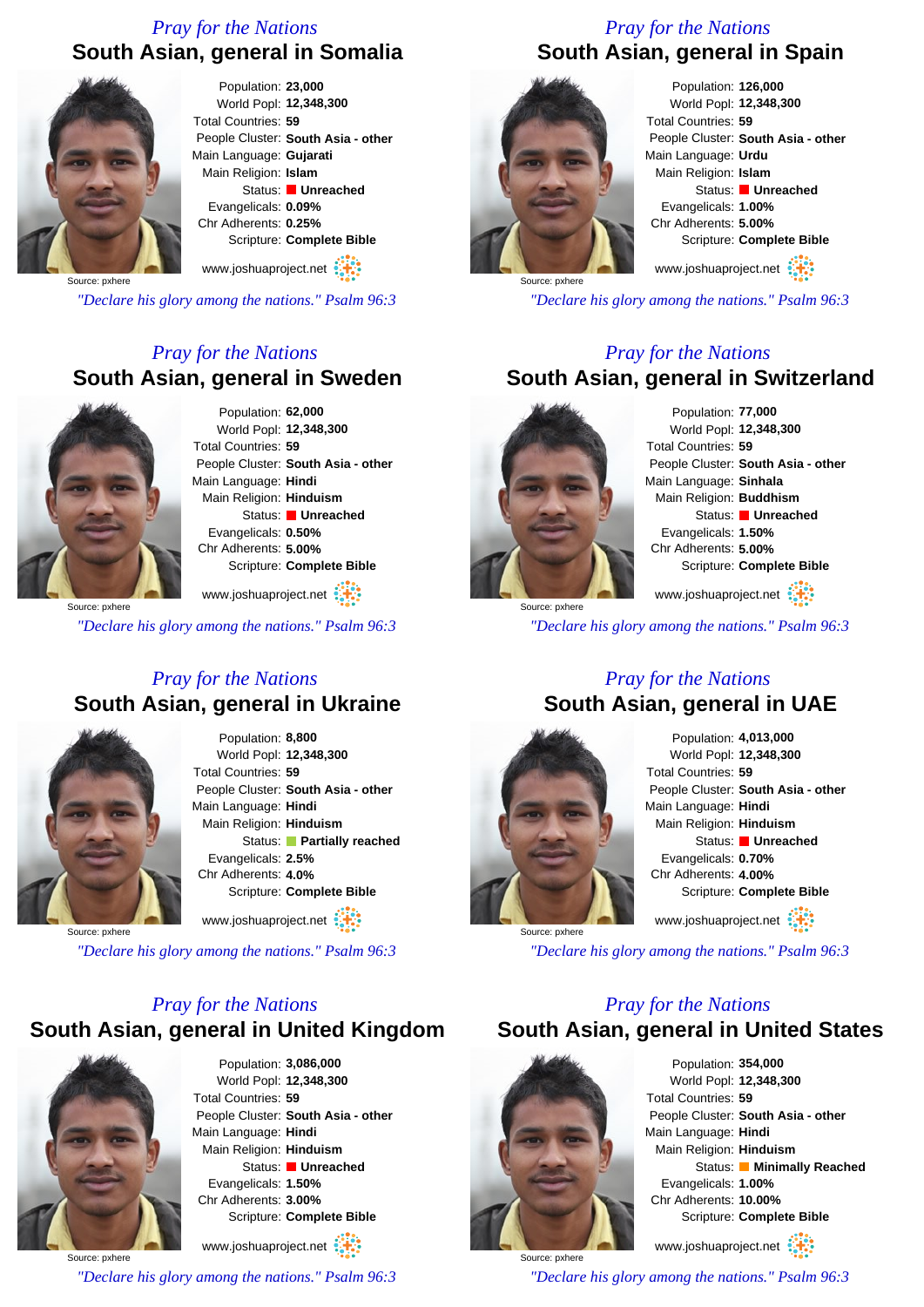### *Pray for the Nations* **South Asian, general in Uzbekistan**



Population: **1,300** World Popl: **12,348,300** Total Countries: **59** People Cluster: **South Asia - other** Main Language: **Hindi** Main Religion: **Hinduism** Status: **Unreached** Evangelicals: **0.00%** Chr Adherents: **1.00%** Scripture: **Complete Bible** www.joshuaproject.net

Source: pxhere

*"Declare his glory among the nations." Psalm 96:3*

### *Pray for the Nations* **South Asian, Telugu-speaking in Bahrain**



Population: **36,000** World Popl: **1,158,500** Total Countries: **11** People Cluster: **South Asia - other** Main Language: **Telugu** Main Religion: **Hinduism** Status: **Partially reached** Evangelicals: **10.0%** Chr Adherents: **11.0%** Scripture: **Complete Bible**

Source: Kerry Olson www.joshuaproject.net

*"Declare his glory among the nations." Psalm 96:3*

### *Pray for the Nations* **South Asian, Telugu-speaking in Kuwait**



Population: **700** World Popl: **1,158,500** Total Countries: **11** People Cluster: **South Asia - other** Main Language: **Telugu** Main Religion: **Hinduism** Status: **Unreached** Evangelicals: **1.00%** Chr Adherents: **4.00%** Scripture: **Complete Bible** www.joshuaproject.net

Source: Kerry Olson

*"Declare his glory among the nations." Psalm 96:3*

### *Pray for the Nations*

### **South Asian, Telugu-speaking in Mauritius**



Population: **19,000** World Popl: **1,158,500** Total Countries: **11** People Cluster: **South Asia - other** Main Language: **Telugu** Main Religion: **Hinduism** Status: **Unreached** Evangelicals: **1.00%** Chr Adherents: **3.00%** Scripture: **Complete Bible**

Source: Kerry Olson www.joshuaproject.net *"Declare his glory among the nations." Psalm 96:3*

### *Pray for the Nations* **South Asian, general in Yemen**



Population: **330,000** World Popl: **12,348,300** Total Countries: **59** People Cluster: **South Asia - other** Main Language: **Hindi** Main Religion: **Islam** Status: **Unreached** Evangelicals: **0.05%** Chr Adherents: **1.00%** Scripture: **Complete Bible**

www.joshuaproject.net

*"Declare his glory among the nations." Psalm 96:3*

### *Pray for the Nations* **South Asian, Telugu-speaking in Fiji**



Population: **34,000** World Popl: **1,158,500** Total Countries: **11** People Cluster: **South Asia - other** Main Language: **Telugu** Main Religion: **Hinduism** Status: **Partially reached** Evangelicals: **4.0%** Chr Adherents: **25.0%** Scripture: **Complete Bible** www.joshuaproject.net

*"Declare his glory among the nations." Psalm 96:3*

### *Pray for the Nations*

### **South Asian, Telugu-speaking in Malaysia**



Population: **122,000** World Popl: **1,158,500** Total Countries: **11** People Cluster: **South Asia - other** Main Language: **Telugu** Main Religion: **Hinduism** Status: **Unreached** Evangelicals: **1.50%** Chr Adherents: **4.00%** Scripture: **Complete Bible** www.joshuaproject.net

*"Declare his glory among the nations." Psalm 96:3*

### *Pray for the Nations*

**South Asian, Telugu-speaking in Myanmar (Burma)**



Population: **140,000** World Popl: **1,158,500** Total Countries: **11** People Cluster: **South Asia - other** Main Language: **Telugu** Main Religion: **Hinduism** Status: **Minimally Reached** Evangelicals: **1.20%** Chr Adherents: **8.00%** Scripture: **Complete Bible**

www.joshuaproject.net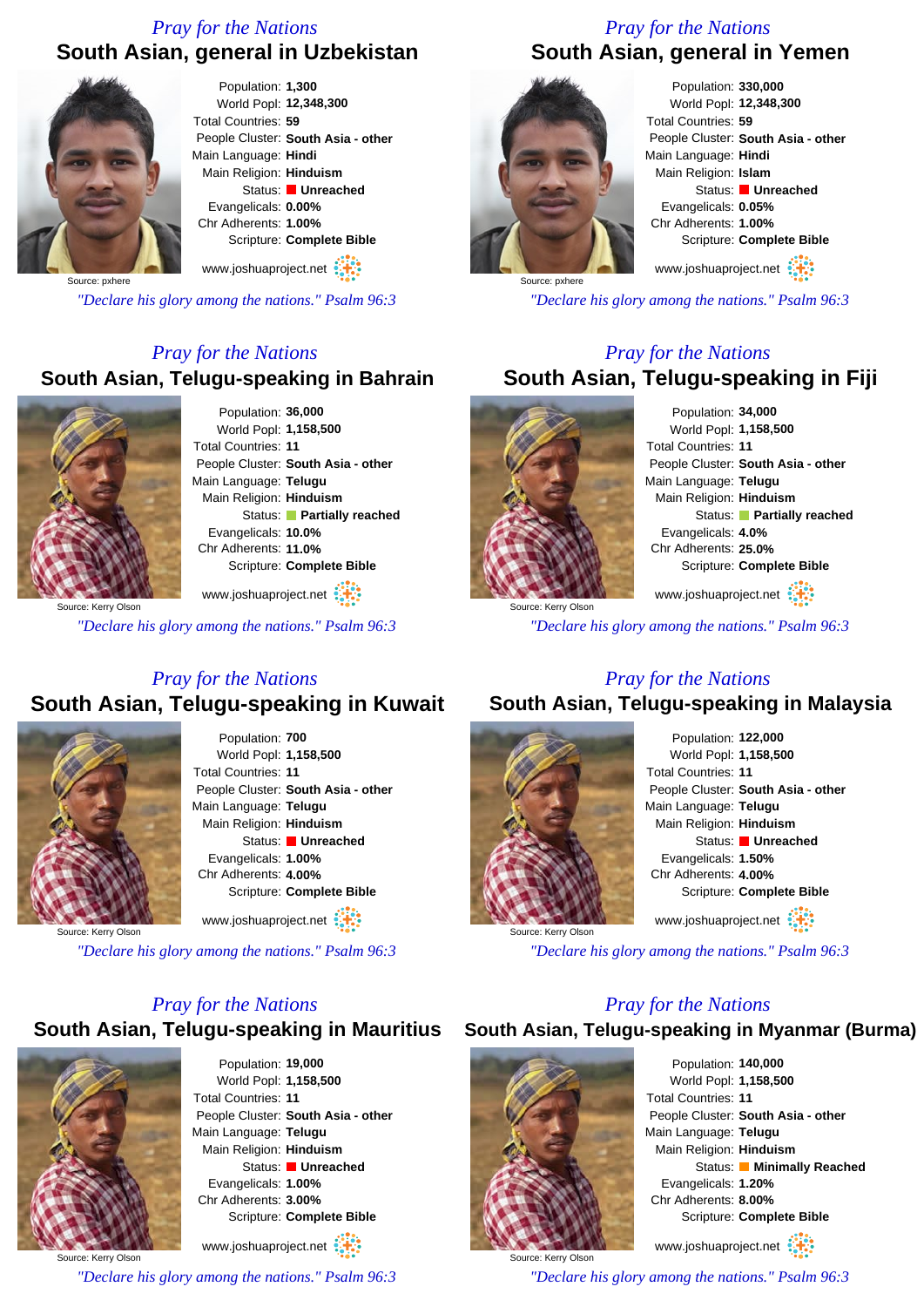### *Pray for the Nations*

### *Pray for the Nations*

### **South Asian, Telugu-speaking in New Zealand South Asian, Telugu-speaking in Saudi Arabia**



Population: **4,900** World Popl: **1,158,500** Total Countries: **11** People Cluster: **South Asia - other** Main Language: **Telugu** Main Religion: **Hinduism** Status: **Unreached** Evangelicals: **0.60%** Chr Adherents: **3.00%** Scripture: **Complete Bible** www.joshuaproject.net

Source: Kerry Olson

*"Declare his glory among the nations." Psalm 96:3*

### *Pray for the Nations*

### **South Asian, Telugu-speaking in Singapore**



Population: **800** World Popl: **1,158,500** Total Countries: **11** People Cluster: **South Asia - other** Main Language: **Telugu** Main Religion: **Hinduism** Status: **Minimally Reached** Evangelicals: **0.40%** Chr Adherents: **6.00%** Scripture: **Complete Bible**

www.joshuaproject.net

*"Declare his glory among the nations." Psalm 96:3*

### *Pray for the Nations*

### **South Asian, Telugu-speaking in United States**



Population: **425,000** World Popl: **1,158,500** Total Countries: **11** People Cluster: **South Asia - other** Main Language: **Telugu** Main Religion: **Hinduism** Status: **Unreached** Evangelicals: **0.60%** Chr Adherents: **3.00%** Scripture: **Complete Bible** www.joshuaproject.net

Source: Kerry Olson

*"Declare his glory among the nations." Psalm 96:3*

### *Pray for the Nations* **Urdu in Bahrain**



Population: **80,000** World Popl: **2,144,000** Total Countries: **24** People Cluster: **South Asia - other** Main Language: **Urdu** Main Religion: **Islam** Status: **Unreached** Evangelicals: **0.01%** Chr Adherents: **0.01%** Scripture: **Complete Bible**

Source: Muzaffar Somro - Pixabay www.joshuaproject.net *"Declare his glory among the nations." Psalm 96:3*



Population: **371,000** World Popl: **1,158,500** Total Countries: **11** People Cluster: **South Asia - other** Main Language: **Telugu** Main Religion: **Hinduism** Status: **Unreached** Evangelicals: **0.60%** Chr Adherents: **3.00%** Scripture: **Complete Bible**

www.joshuaproject.net

*"Declare his glory among the nations." Psalm 96:3*

### *Pray for the Nations*

### **South Asian, Telugu-speaking in South Africa**



Population: **5,100** World Popl: **1,158,500** Total Countries: **11** People Cluster: **South Asia - other** Main Language: **Telugu** Main Religion: **Hinduism** Status: **Partially reached** Evangelicals: **7.0%** Chr Adherents: **7.0%** Scripture: **Complete Bible**

www.joshuaproject.net

*"Declare his glory among the nations." Psalm 96:3*



### *Pray for the Nations* **Urdu in Australia**

Population: **72,000** World Popl: **2,144,000** Total Countries: **24** People Cluster: **South Asia - other** Main Language: **Urdu** Main Religion: **Islam** Status: **Unreached** Evangelicals: **0.00%** Chr Adherents: **0.00%** Scripture: **Complete Bible** www.joshuaproject.net

Source: Muzaffar Somro - Pixabay

*"Declare his glory among the nations." Psalm 96:3*

*Pray for the Nations*



Population: **9,600** World Popl: **2,144,000** Total Countries: **24** People Cluster: **South Asia - other** Main Language: **Urdu** Main Religion: **Islam** Status: **Unreached** Evangelicals: **0.00%** Chr Adherents: **0.00%** Scripture: **Complete Bible**

www.joshuaproject.net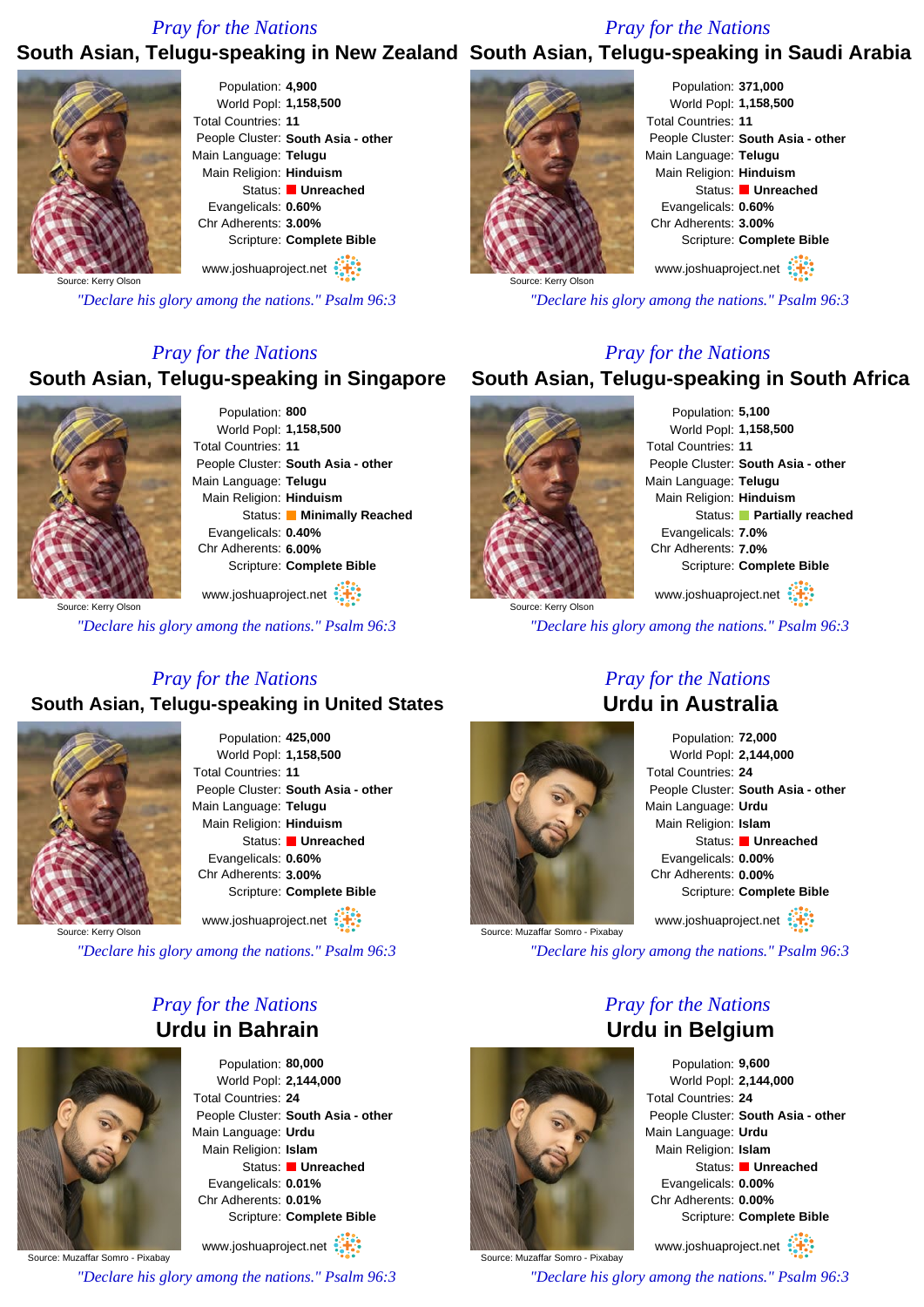### *Pray for the Nations* **Urdu in Canada**



### Population: **147,000** World Popl: **2,144,000** Total Countries: **24** People Cluster: **South Asia - other** Main Language: **Urdu** Main Religion: **Islam** Status: **Unreached** Evangelicals: **0.00%** Chr Adherents: **0.00%** Scripture: **Complete Bible**

Source: Muzaffar Somro - Pixabay www.joshuaproject.net

*"Declare his glory among the nations." Psalm 96:3*

### *Pray for the Nations* **Urdu in Fiji**



Population: **4,500** World Popl: **2,144,000** Total Countries: **24** People Cluster: **South Asia - other** Main Language: **Urdu** Main Religion: **Islam** Status: **Unreached** Evangelicals: **0.70%** Chr Adherents: **3.00%** Scripture: **Complete Bible**

Source: Muzaffar Somro - Pixabay www.joshuaproject.net

*"Declare his glory among the nations." Psalm 96:3*

### *Pray for the Nations* **Urdu in Guyana**



Population: **4,000** World Popl: **2,144,000** Total Countries: **24** People Cluster: **South Asia - other** Main Language: **Urdu** Main Religion: **Islam** Status: **Unreached** Evangelicals: **0.00%** Chr Adherents: **0.00%** Scripture: **Complete Bible**

www.joshuaproject.net

Source: Muzaffar Somro - Pixabay

*"Declare his glory among the nations." Psalm 96:3*

### *Pray for the Nations* **Urdu in Iraq**



Population: **4,400** World Popl: **2,144,000** Total Countries: **24** People Cluster: **South Asia - other** Main Language: **Urdu** Main Religion: **Islam** Status: **Unreached** Evangelicals: **0.00%** Chr Adherents: **0.00%** Scripture: **Complete Bible**

Source: Muzaffar Somro - Pixabay www.joshuaproject.net *"Declare his glory among the nations." Psalm 96:3*

### *Pray for the Nations* **Urdu in Denmark**



Population: **15,000** World Popl: **2,144,000** Total Countries: **24** People Cluster: **South Asia - other** Main Language: **Urdu** Main Religion: **Islam** Status: **Unreached** Evangelicals: **0.00%** Chr Adherents: **0.00%** Scripture: **Complete Bible**

www.joshuaproject.net

*"Declare his glory among the nations." Psalm 96:3*

### *Pray for the Nations* **Urdu in Germany**



Source: Muzaffar Somro - Pixabay

Population: **23,000** World Popl: **2,144,000** Total Countries: **24** People Cluster: **South Asia - other** Main Language: **Urdu** Main Religion: **Islam** Status: **Unreached** Evangelicals: **0.00%** Chr Adherents: **0.00%** Scripture: **Complete Bible**

www.joshuaproject.net

*"Declare his glory among the nations." Psalm 96:3*



### *Pray for the Nations* **Urdu, Islami in Iran**

Population: **92,000** World Popl: **2,144,000** Total Countries: **24** People Cluster: **South Asia - other** Main Language: **Urdu** Main Religion: **Islam** Status: **Unreached** Evangelicals: **0.00%** Chr Adherents: **0.00%** Scripture: **Complete Bible** www.joshuaproject.net

Source: Muzaffar Somro - Pixabay

*"Declare his glory among the nations." Psalm 96:3*

*Pray for the Nations*



Source: Muzaffar Somro - Pixabay

Population: **7,900** World Popl: **2,144,000** Total Countries: **24** People Cluster: **South Asia - other** Main Language: **Urdu** Main Religion: **Islam** Status: **Unreached** Evangelicals: **0.00%** Chr Adherents: **0.00%** Scripture: **Complete Bible**

www.joshuaproject.net

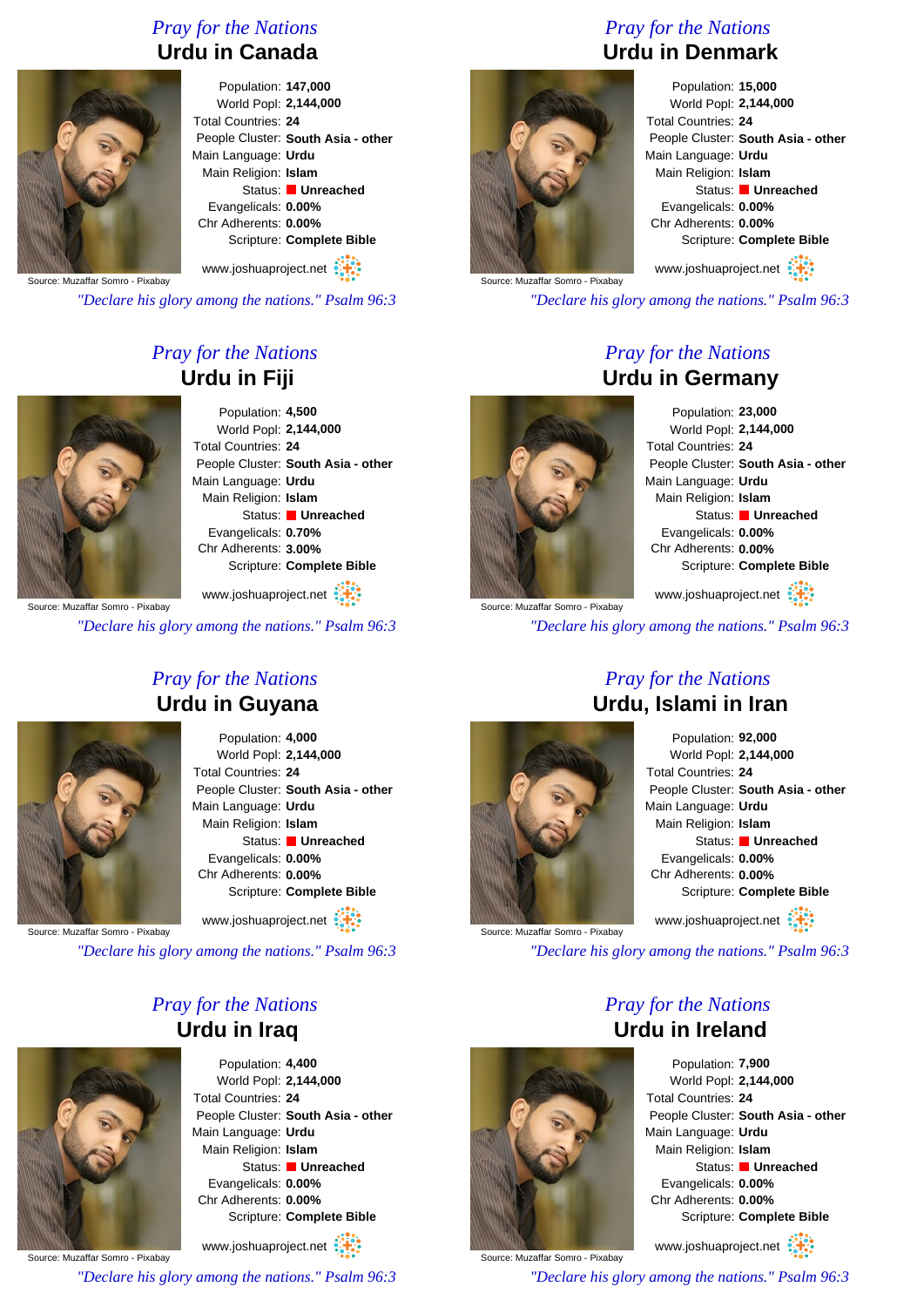### *Pray for the Nations* **Urdu in Malaysia**



Population: **15,000** World Popl: **2,144,000** Total Countries: **24** People Cluster: **South Asia - other** Main Language: **Urdu** Main Religion: **Islam** Status: **Unreached** Evangelicals: **0.00%** Chr Adherents: **0.00%** Scripture: **Complete Bible**

Source: Muzaffar Somro - Pixabay www.joshuaproject.net

*"Declare his glory among the nations." Psalm 96:3*

### *Pray for the Nations* **Urdu in New Zealand**



Source: Muzaffar Somro - Pixabay

Population: **7,300** World Popl: **2,144,000** Total Countries: **24** People Cluster: **South Asia - other** Main Language: **Urdu** Main Religion: **Islam** Status: **Unreached** Evangelicals: **0.00%** Chr Adherents: **0.00%** Scripture: **Complete Bible**

www.joshuaproject.net

*"Declare his glory among the nations." Psalm 96:3*

### *Pray for the Nations* **Urdu in Oman**



Population: **79,000** World Popl: **2,144,000** Total Countries: **24** People Cluster: **South Asia - other** Main Language: **Urdu** Main Religion: **Islam** Status: **Unreached** Evangelicals: **0.00%** Chr Adherents: **0.00%** Scripture: **Complete Bible**

www.joshuaproject.net

Source: Muzaffar Somro - Pixabay

*"Declare his glory among the nations." Psalm 96:3*

### *Pray for the Nations* **Urdu, Muslim in Reunion**



Population: **900** World Popl: **2,144,000** Total Countries: **24** People Cluster: **South Asia - other** Main Language: **Reunion Creole French** Main Religion: **Islam** Status: **Unreached** Evangelicals: **0.00%** Chr Adherents: **0.50%** Scripture: **Portions**

Source: Muzaffar Somro - Pixabay www.joshuaproject.net *"Declare his glory among the nations." Psalm 96:3*

### *Pray for the Nations* **Urdu in Mauritius**



Population: **800** World Popl: **2,144,000** Total Countries: **24** People Cluster: **South Asia - other** Main Language: **Urdu** Main Religion: **Islam** Status: **Unreached** Evangelicals: **0.00%** Chr Adherents: **0.50%** Scripture: **Complete Bible**

www.joshuaproject.net

*"Declare his glory among the nations." Psalm 96:3*

### *Pray for the Nations* **Urdu in Norway**



Source: Muzaffar Somro - Pixabay

Population: **35,000** World Popl: **2,144,000** Total Countries: **24** People Cluster: **South Asia - other** Main Language: **Urdu** Main Religion: **Islam** Status: **Unreached** Evangelicals: **0.00%** Chr Adherents: **0.00%** Scripture: **Complete Bible**

www.joshuaproject.net

*"Declare his glory among the nations." Psalm 96:3*

# **Urdu in Qatar**



Population: **183,000** World Popl: **2,144,000** Total Countries: **24** People Cluster: **South Asia - other** Main Language: **Urdu** Main Religion: **Islam** Status: **Unreached** Evangelicals: **0.00%** Chr Adherents: **0.01%** Scripture: **Complete Bible** www.joshuaproject.net

*"Declare his glory among the nations." Psalm 96:3*

*Pray for the Nations*



Population: **787,000** World Popl: **2,144,000** Total Countries: **24** People Cluster: **South Asia - other** Main Language: **Urdu** Main Religion: **Islam** Status: **Unreached** Evangelicals: **0.00%** Chr Adherents: **0.00%** Scripture: **Complete Bible**

www.joshuaproject.net

*"Declare his glory among the nations." Psalm 96:3*

# *Pray for the Nations*